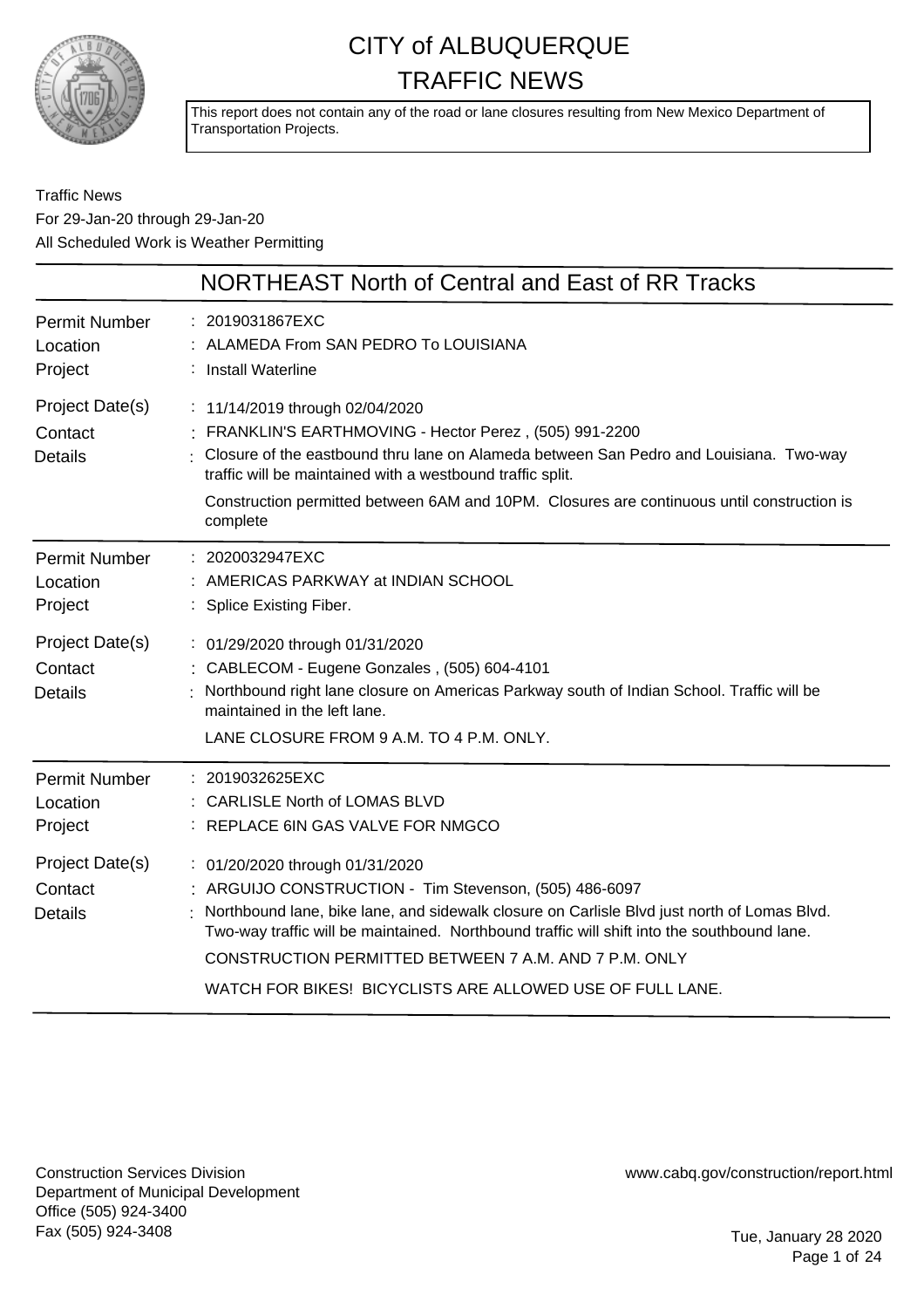

This report does not contain any of the road or lane closures resulting from New Mexico Department of Transportation Projects.

Traffic News For 29-Jan-20 through 29-Jan-20 All Scheduled Work is Weather Permitting

|                                              | NORTHEAST North of Central and East of RR Tracks                                                                                                                                                                                                                                                                                |
|----------------------------------------------|---------------------------------------------------------------------------------------------------------------------------------------------------------------------------------------------------------------------------------------------------------------------------------------------------------------------------------|
| <b>Permit Number</b>                         | : 2019032399EXC                                                                                                                                                                                                                                                                                                                 |
| Location                                     | <b>CARLISLE From MONTGOMERY To CARLISLE</b>                                                                                                                                                                                                                                                                                     |
| Project                                      | : Large Diameter Water Valve Installation.                                                                                                                                                                                                                                                                                      |
| Project Date(s)<br>Contact<br><b>Details</b> | : 12/16/2019 through 02/14/2020<br>RMCI INC- Tristan Botcher, (505) 379-8347<br>Southbound lane closure on Carlisle north of Carlisle. Southbound traffic will be maintained in<br>the center lane.<br>Construction permitted between 6AM and 10PM. Closures are continuous until construction is<br>complete                   |
| <b>Permit Number</b>                         | : 2020032742EXC                                                                                                                                                                                                                                                                                                                 |
| Location                                     | 4101 CENTRAL AVE NE                                                                                                                                                                                                                                                                                                             |
| Project                                      | : WORK ORDER# 902283                                                                                                                                                                                                                                                                                                            |
| Project Date(s)<br><b>Details</b>            | : 01/13/2020 through 06/29/2020                                                                                                                                                                                                                                                                                                 |
| <b>Permit Number</b>                         | : 2020032962EXC                                                                                                                                                                                                                                                                                                                 |
| Location                                     | <b>COMANCHE From COMANCHE To COMANCHE</b>                                                                                                                                                                                                                                                                                       |
| Project                                      | Asphalt                                                                                                                                                                                                                                                                                                                         |
| Project Date(s)<br>Contact<br><b>Details</b> | : 01/29/2020 through 01/31/2020<br>: TLC - Cristian Mata, (505) 761-9696<br>: Eastbound right lane, bike lane and sidewalk closure on Comanche between Pan American and<br>Princeton. Traffic will be maintained in the left lane.<br>Total closure on Princeton south of Comanche.<br>LANE CLOSURE FROM 9 A.M. TO 4 P.M. ONLY. |
| Permit Number                                | : 2019027609EXC                                                                                                                                                                                                                                                                                                                 |
| Location                                     | 6301 EAGLE ROCK AVE NE                                                                                                                                                                                                                                                                                                          |
| Project                                      | : Road Closure to Direct Incoming and Outbound Traffic - 1 YEAR PERMIT.                                                                                                                                                                                                                                                         |
| Project Date(s)                              | : 04/09/2019 through 04/09/2020                                                                                                                                                                                                                                                                                                 |
| Contact                                      | : COA - Joaquin Rimbert - SOLID WASTE, (505) 261-3347                                                                                                                                                                                                                                                                           |
| <b>Details</b>                               | Total closure on Eagle Rock Ave. at Eagle Rock Convenience Center east of San Pedro.                                                                                                                                                                                                                                            |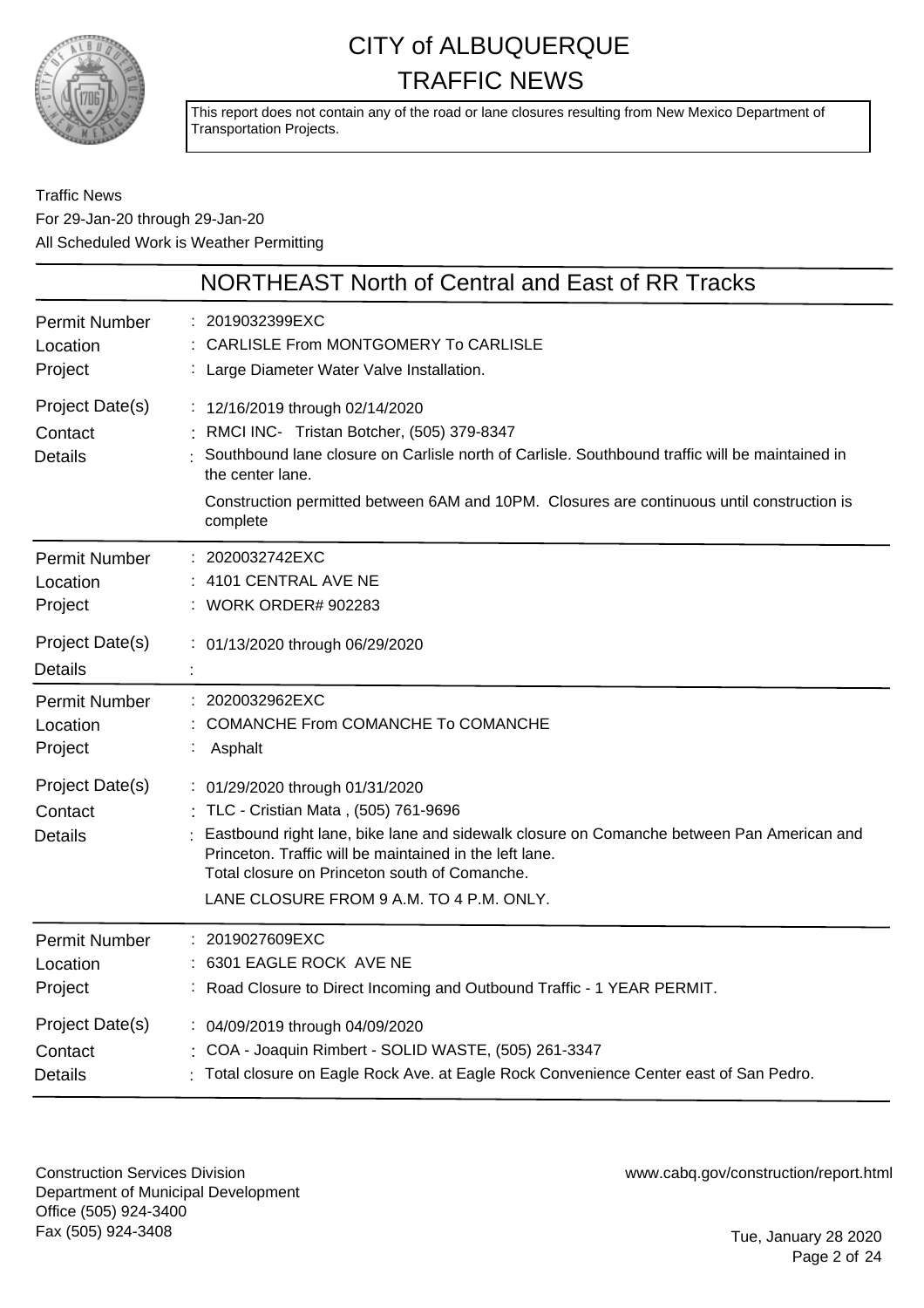

This report does not contain any of the road or lane closures resulting from New Mexico Department of Transportation Projects.

Traffic News For 29-Jan-20 through 29-Jan-20 All Scheduled Work is Weather Permitting

|                                              | NORTHEAST North of Central and East of RR Tracks                                                                                                                                                                                                                                    |
|----------------------------------------------|-------------------------------------------------------------------------------------------------------------------------------------------------------------------------------------------------------------------------------------------------------------------------------------|
| Permit Number<br>Location<br>Project         | $: 2020033036$ EXC<br>$\pm$ 11713 INDIAN SCHOOL RD NE<br>$:$ METER REPAIR                                                                                                                                                                                                           |
| Project Date(s)<br>Contact<br><b>Details</b> | : 01/27/2020 through 02/03/2020<br>: ABCWUA - Ron Vigil, (505) 289-3583<br>: Emergency utility work. Various lanes closed and potential sidewalk closures. Seek alternate<br>route.<br>Westbound sidewalk closure.                                                                  |
| <b>Permit Number</b><br>Location<br>Project  | : 2020032959EXC<br>: JEFFERSON From MONTGOMERY To HOSPITAL LOOP<br>: Set Light Pole Base                                                                                                                                                                                            |
| Project Date(s)<br>Contact<br>Details        | : 01/29/2020 through 02/05/2020<br>: KELLY CABLE - Bill Kaspar, (505) 321-2157<br>Northbound right lane, bike lane and sidewalk closure on Jefferson north of Montgomery.<br>Westbound right turn lane on Montgomery west of Jefferson.<br>LANE CLOSURE FROM 9 A.M. TO 4 P.M. ONLY. |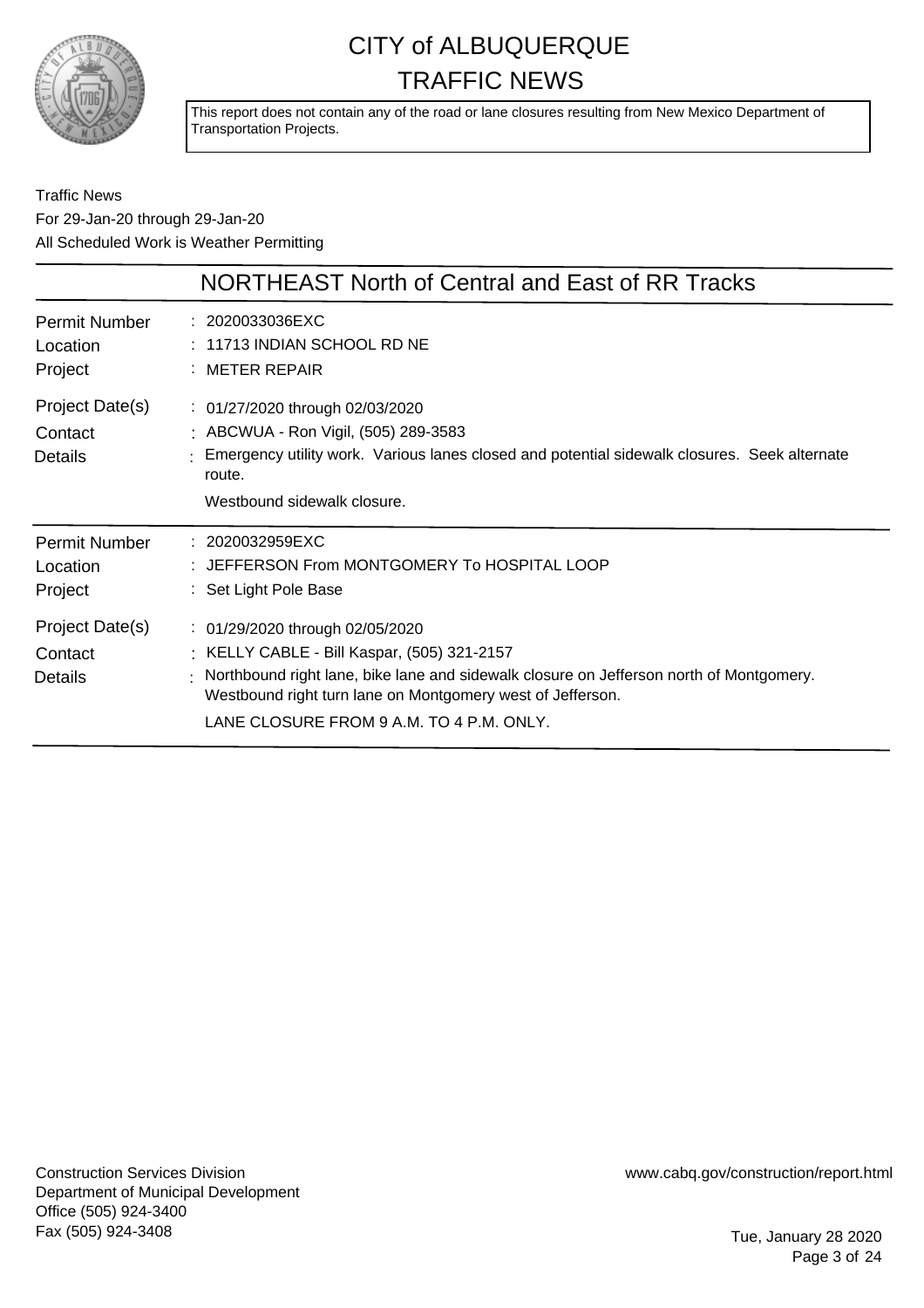

This report does not contain any of the road or lane closures resulting from New Mexico Department of Transportation Projects.

Traffic News For 29-Jan-20 through 29-Jan-20 All Scheduled Work is Weather Permitting

|                                                                | NORTHEAST North of Central and East of RR Tracks                                                                                                                                                                                                                                                                                                                                                                                                                                                                                                                                                                                                                                                                                                                                                                                                                                                                                                                                                                                                      |
|----------------------------------------------------------------|-------------------------------------------------------------------------------------------------------------------------------------------------------------------------------------------------------------------------------------------------------------------------------------------------------------------------------------------------------------------------------------------------------------------------------------------------------------------------------------------------------------------------------------------------------------------------------------------------------------------------------------------------------------------------------------------------------------------------------------------------------------------------------------------------------------------------------------------------------------------------------------------------------------------------------------------------------------------------------------------------------------------------------------------------------|
| <b>Permit Number</b><br>Location<br>Project<br>Project Date(s) | : 2020032642EXC<br>: JUAN TABO From MONTGOMERY To COMANCHE<br>: NB Dbl Rt Lane Closure between hours of 9AM to 3PM to facilitate removal and replacement of<br>Misc. Conc;<br>: 01/06/2020 through 01/30/2020                                                                                                                                                                                                                                                                                                                                                                                                                                                                                                                                                                                                                                                                                                                                                                                                                                         |
| Contact                                                        | : ALBUQUERQUE ASPHALT- Brian W Loughridge, (505) 991-5916                                                                                                                                                                                                                                                                                                                                                                                                                                                                                                                                                                                                                                                                                                                                                                                                                                                                                                                                                                                             |
| <b>Details</b>                                                 | : Construction permitted between 6AM and 10PM. Closures are continuous until construction is<br>complete                                                                                                                                                                                                                                                                                                                                                                                                                                                                                                                                                                                                                                                                                                                                                                                                                                                                                                                                              |
|                                                                | Phase 1: 9:00AM-3:00PM - Northbound double right lane and sidewalk closure on Juan Tabo<br>between Brussels and Montgomery. Single right lane closure to remain in place overnight for<br>open excavation and concrete curing.<br>Phase 2: Northbound right lane and sidewalk closure on Juan Tabo between Brussels and<br>Montgomery. Traffic will be maintained in the center and left lanes.<br>Phase 3: Eastbound right lane and sidewalk closure on Montgomery west of Juan Tabo<br>intersection. Traffic will be maintained in the center and left lanes.<br>P1/8/2020 hase 4: 1/7-1/14: Westbound right lane and sidewalk closure on Comanche between<br>Madrid and Juan Tabo. Traffic will be maintained in the left lane.<br>Cul-De-Sac closure on Juan Tabo Pl. west of Juan Tabo for equipment storage.<br>1/8/2020 Phase 5: 7/15/7/20-7/22/20 Eastbound right lane and sidewalk closure on Comanche<br>between Camino Sacramento and Madrid. Traffic will be maintained in the left lane.<br>Closures per phase will not be simultaneous. |
| <b>Permit Number</b>                                           | : 2020033030EXC                                                                                                                                                                                                                                                                                                                                                                                                                                                                                                                                                                                                                                                                                                                                                                                                                                                                                                                                                                                                                                       |
| Location                                                       | : 11816 LOMAS BLVD NE                                                                                                                                                                                                                                                                                                                                                                                                                                                                                                                                                                                                                                                                                                                                                                                                                                                                                                                                                                                                                                 |
| Project                                                        | : MAIN LEAK REPAIR EB CURB LANE CLOSURE ON LOMAS                                                                                                                                                                                                                                                                                                                                                                                                                                                                                                                                                                                                                                                                                                                                                                                                                                                                                                                                                                                                      |
| Project Date(s)<br>Contact<br><b>Details</b>                   | : 01/27/2020 through 02/03/2020<br>: ABCWUA - Jerry Sanchez, (505) 289-3585<br>Emergency utility work. Various lanes closed and potential sidewalk closures. Seek alternate<br>route.<br>Eastbound right lane closure on Lomas between Shirley and Juan Tabo. Traffic will be                                                                                                                                                                                                                                                                                                                                                                                                                                                                                                                                                                                                                                                                                                                                                                         |
|                                                                | maintained in the center and left lanes.<br>LANE CLOSURE FROM 9 A.M. TO 4 P.M. ONLY.                                                                                                                                                                                                                                                                                                                                                                                                                                                                                                                                                                                                                                                                                                                                                                                                                                                                                                                                                                  |
|                                                                |                                                                                                                                                                                                                                                                                                                                                                                                                                                                                                                                                                                                                                                                                                                                                                                                                                                                                                                                                                                                                                                       |

Construction Services Division Department of Municipal Development Office (505) 924-3400 Fax (505) 924-3408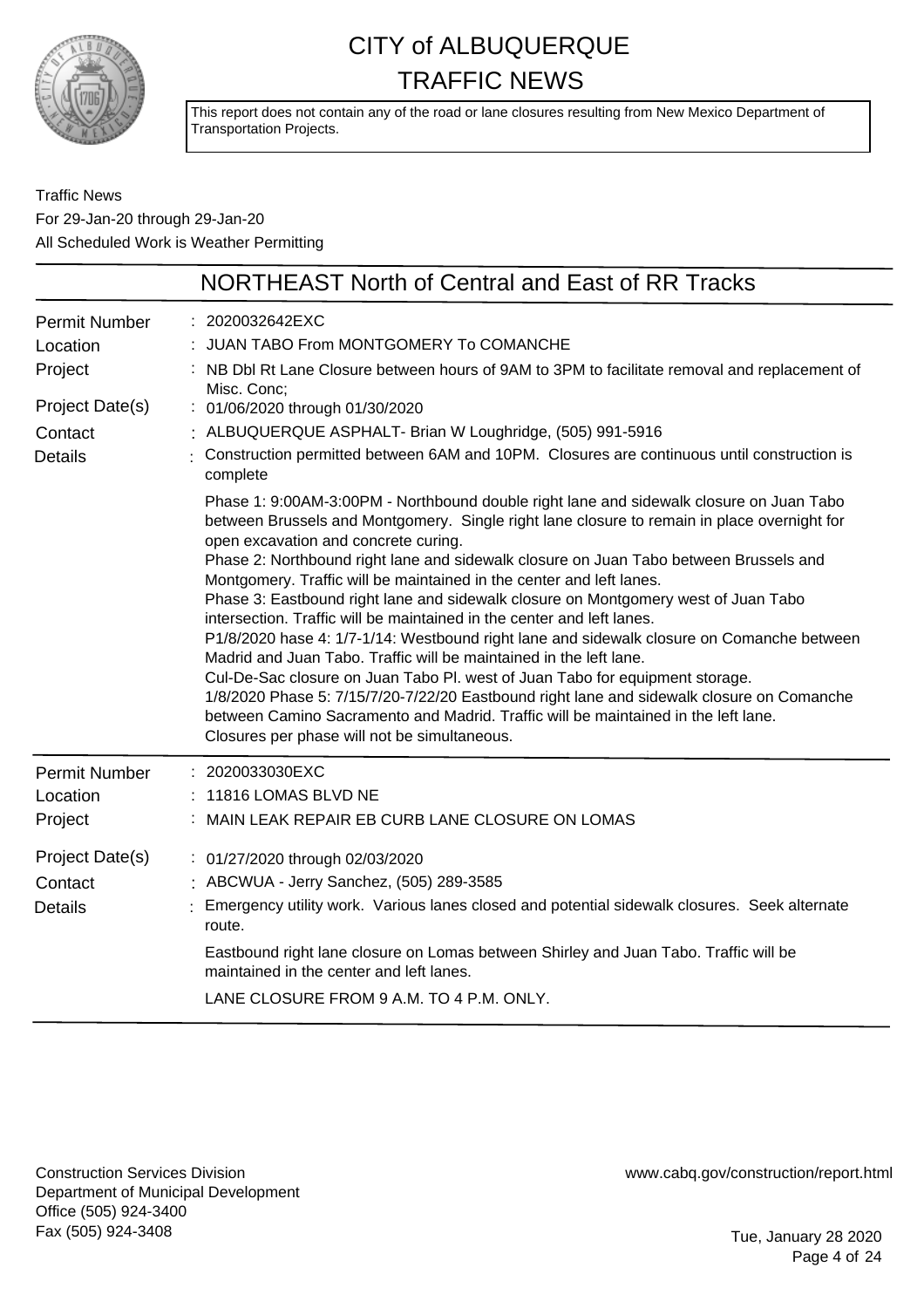

This report does not contain any of the road or lane closures resulting from New Mexico Department of Transportation Projects.

Traffic News For 29-Jan-20 through 29-Jan-20 All Scheduled Work is Weather Permitting

|                                                                           | NORTHEAST North of Central and East of RR Tracks                                                                                                                                                                                                                                                                                                                           |
|---------------------------------------------------------------------------|----------------------------------------------------------------------------------------------------------------------------------------------------------------------------------------------------------------------------------------------------------------------------------------------------------------------------------------------------------------------------|
| <b>Permit Number</b><br>Location<br>Project<br>Project Date(s)<br>Contact | 2020032888EXC<br>8800 LOMAS BLVD NE<br>SINGLE LANE CLOSURE AND SIDEWALK CLOSURE AND FLAGGERS FOR CROSSING<br>AERIAL JOB ONLY.<br>: 01/27/2020 through 01/31/2020<br>: HIGH 5 NETWORKS - Edgar Mendez, (505) 804-1415                                                                                                                                                       |
| <b>Details</b>                                                            | Phase 1: Eastbound right lane and sidewalk closure on Lomas between Utah and Herndon.<br>Phase 2: Westbound right lane and sidewalk closure on Lomas between Herndon and Rhode<br>Island.<br>Phase 3: Total closure on Lomas using flagging operation between Rhode Island and Wyoming.<br>LANE CLOSURE FROM 9 A.M. TO 4 P.M. ONLY.                                        |
| <b>Permit Number</b>                                                      | : 2020032803EXC                                                                                                                                                                                                                                                                                                                                                            |
| Location                                                                  | : MOUNTAIN, BROADWAY, BNFF RR To EDITH                                                                                                                                                                                                                                                                                                                                     |
| Project                                                                   | : Pot hole utilities using a Vac truck.                                                                                                                                                                                                                                                                                                                                    |
| Project Date(s)                                                           | : 01/22/2020 through 01/29/2020                                                                                                                                                                                                                                                                                                                                            |
| Contact                                                                   | : COBB FENDLEY- Freddie Jaramillo, (505) 918-8100                                                                                                                                                                                                                                                                                                                          |
| <b>Details</b>                                                            | Phase 1: Eastbound total closure on Mountain with eastbound traffic being maintained in the left<br>turn lane at left turn lanes east and west of Broadway.<br>Phase 2: Westbound total closure on Mountain between Broadway and railroad tracks.<br>Phase 3: Center two way left turn lane closure on Mountain west of Edith.<br>LANE CLOSURE FROM 6 A.M. to 10 P.M. ONLY |
|                                                                           | LANE CLOSURE FROM 9 A.M. TO 4 P.M. ONLY.                                                                                                                                                                                                                                                                                                                                   |
|                                                                           | Follow detour                                                                                                                                                                                                                                                                                                                                                              |
| <b>Permit Number</b><br>Location<br>Project                               | 2020032917EXC<br>1240 PENNSYLVANIA ST NE<br>: BORE NEW FIBER TO ADDRESS.                                                                                                                                                                                                                                                                                                   |
| Project Date(s)                                                           | : 01/27/2020 through 02/04/2020                                                                                                                                                                                                                                                                                                                                            |
| Contact                                                                   | : KELLY CABLE - James Richardson, (505) 280-4383                                                                                                                                                                                                                                                                                                                           |
| <b>Details</b>                                                            | Northbound lane, bike lane and sidewalk closure with northbound traffic being maintained in the<br>center two way left turn lane on Pennsylvania between Pennsylvania Cir and Constitution.<br>LANE CLOSURE FROM 9 A.M. TO 4 P.M. ONLY.                                                                                                                                    |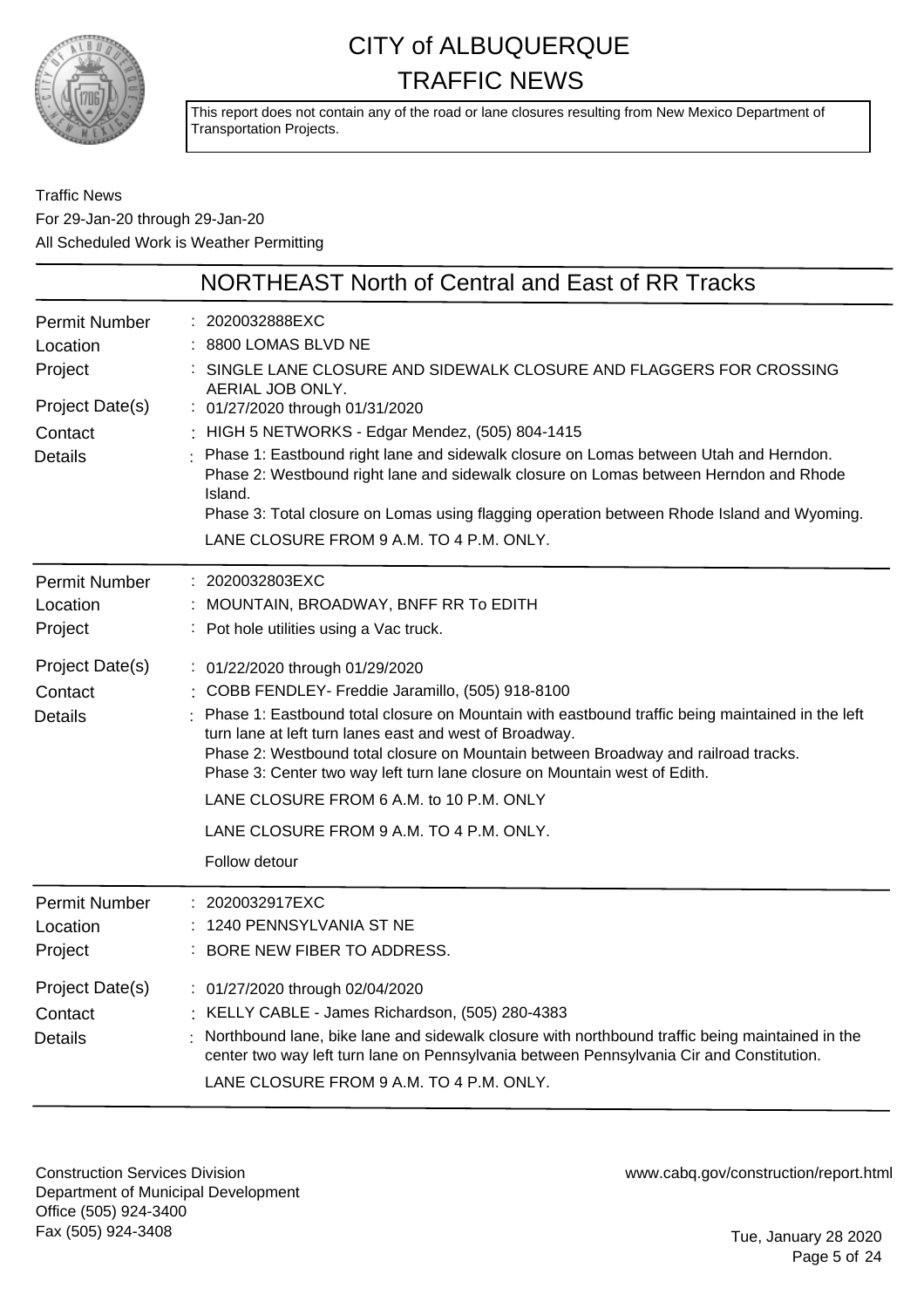

This report does not contain any of the road or lane closures resulting from New Mexico Department of Transportation Projects.

Traffic News For 29-Jan-20 through 29-Jan-20 All Scheduled Work is Weather Permitting

|                                              | NORTHEAST North of Central and East of RR Tracks                                                                                                                                                                                                                                                                                                                                                                                                                                                                                                                                                                                                                                       |
|----------------------------------------------|----------------------------------------------------------------------------------------------------------------------------------------------------------------------------------------------------------------------------------------------------------------------------------------------------------------------------------------------------------------------------------------------------------------------------------------------------------------------------------------------------------------------------------------------------------------------------------------------------------------------------------------------------------------------------------------|
| <b>Permit Number</b><br>Location<br>Project  | : 2020032727EXC<br>SAN MATEO and CLAREMONT NE<br>: Bore New Fiber to Address.                                                                                                                                                                                                                                                                                                                                                                                                                                                                                                                                                                                                          |
| Project Date(s)<br>Contact<br>Details        | : 01/20/2020 through 01/31/2020<br>: KELLY CABLE - James Richardson, (505) 280-4383<br>Phase 1: Northbound right lane and sidewalk closure on San Mateo north of California. Traffic<br>will be maintained in the center and left lanes.<br>Phase 2: Southbound right lane and sidewalk closure on San Mateo north of California. Traffic<br>will be maintained in the center and left lanes.<br>Phase 3: Eastbound right lane and sidewalk closure on Claremont west of San Mateo.<br>Westbound parking lane and sidewalk closure on Claremont east of San Mateo.<br>Closure per phase simultaneously will not be permitted.<br>CONSTRUCTION PERMITTED BETWEEN 7 A.M. AND 7 P.M. ONLY |
| <b>Permit Number</b><br>Location<br>Project  | $: 2020032940 \text{EXC}$<br>: SAN MATEO From MONTGOMERY To SAN MATEO<br>: SET LIGHT POLE BASE.                                                                                                                                                                                                                                                                                                                                                                                                                                                                                                                                                                                        |
| Project Date(s)<br>Contact<br><b>Details</b> | : 01/29/2020 through 02/05/2020<br>: KELLY CABLE - James Richardson, (505) 280-4383<br>Southbound right lane and sidewalk closure on San Mateo between San Mateo Ln and<br>Montgomery. Traffic will be maintained in the center and left lanes.<br>LANE CLOSURE FROM 9 A.M. TO 4 P.M. ONLY.                                                                                                                                                                                                                                                                                                                                                                                            |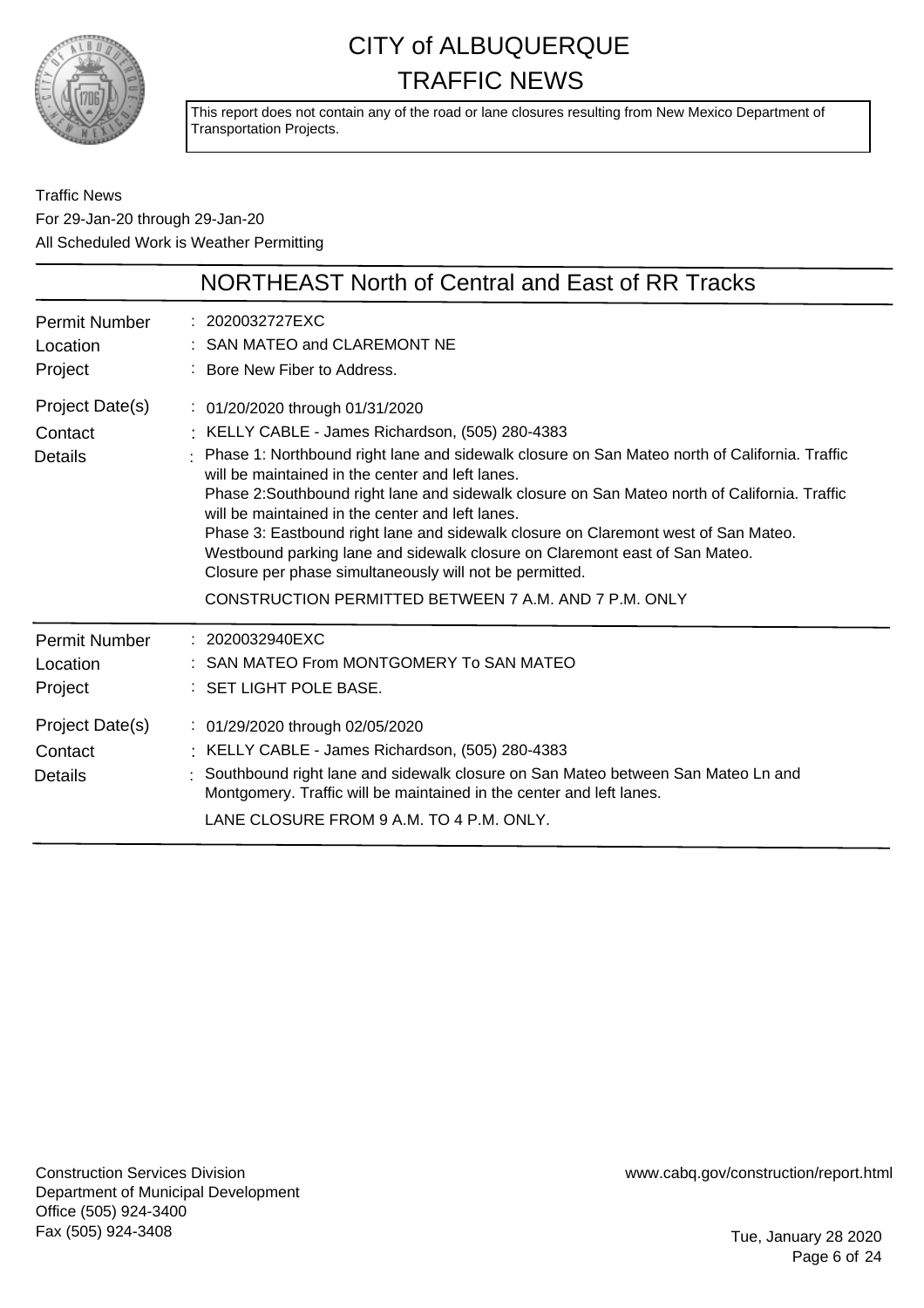

This report does not contain any of the road or lane closures resulting from New Mexico Department of Transportation Projects.

Traffic News For 29-Jan-20 through 29-Jan-20 All Scheduled Work is Weather Permitting

|                                              | NORTHEAST North of Central and East of RR Tracks                                                                                                                                                                                                                                                                                                                                                                                                            |
|----------------------------------------------|-------------------------------------------------------------------------------------------------------------------------------------------------------------------------------------------------------------------------------------------------------------------------------------------------------------------------------------------------------------------------------------------------------------------------------------------------------------|
| <b>Permit Number</b><br>Location<br>Project  | : 2019031758EXC<br>MENAUL AND SNOW HEIGHTS<br>: Tie into existing water and sewer main in menaul blvd and onsite utility work.                                                                                                                                                                                                                                                                                                                              |
| Project Date(s)<br>Contact<br><b>Details</b> | : 11/08/2019 through 02/10/2020<br>TOTAL CONTRACTING - Greg Menke, (505) 800-7156<br>: Phase 1: Eastbound and Westbound left lane closures on Menaul at its intersection with Snow<br>Heights Cir.<br>Northbound total closure on Snow Heights south of Menaul.<br>Phase 2: Total street closure on Snow Heights south of Menaul.<br>Construction permitted between 6AM and 10PM. Closures are continuous until construction is<br>complete                 |
|                                              | Follow detour<br>From 12/9 - 12/13:<br>Total eastbound closure with eastbound traffic being maintained in the westbound left lane on<br>Menaul at its intersection with Snow Heights Cir.<br>12/12: Total eastbound closure on Menaul at its intersection with Snow Heights.<br>Westbound left lane closure on Menaul at its intersection with Snow Heights.<br>Eastbound and Westbound traffic will be maintained in the westbound left lane and westbound |
| <b>Permit Number</b><br>Location<br>Project  | right lane respectively.<br>: 2020032886EXC<br>TIJERAS From CEDAR To MULBERRY<br>: Run New Fire Line and Install Fire Hydrant.                                                                                                                                                                                                                                                                                                                              |
| Project Date(s)<br>Contact<br><b>Details</b> | : 01/21/2020 through 02/07/2020<br>: SALLS BROTHERS - Erich Ehlert, (505) 873-8780<br>: Eastbound total closure on Tijeras between Mulberry and Cedar.<br>Construction permitted between 6AM and 10PM. Closures are continuous until construction is<br>complete<br>Follow detour                                                                                                                                                                           |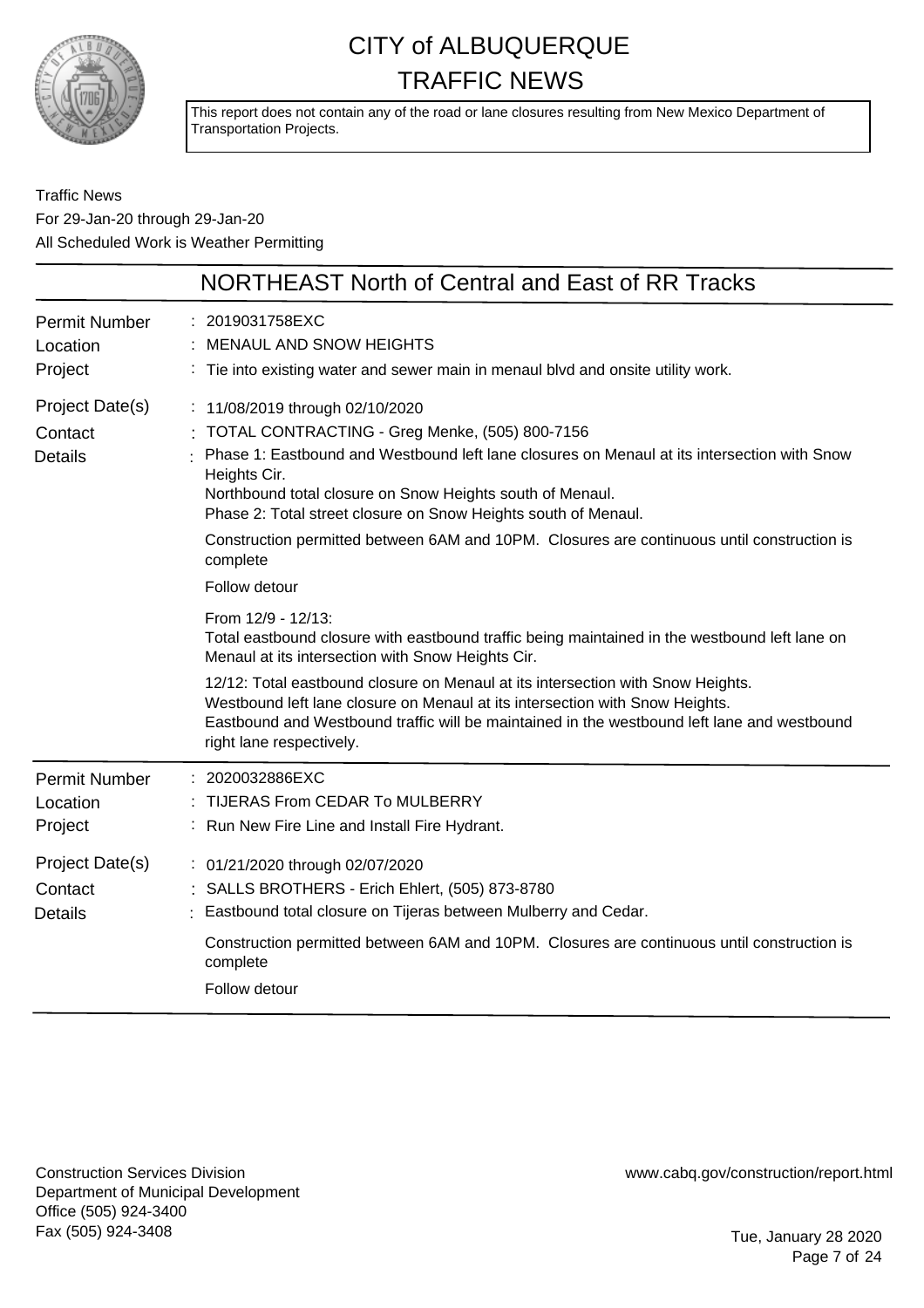

This report does not contain any of the road or lane closures resulting from New Mexico Department of Transportation Projects.

#### Traffic News For 29-Jan-20 through 29-Jan-20 All Scheduled Work is Weather Permitting

|                                              | NORTHEAST North of Central and East of RR Tracks                                                                                                                                                                                                                                                                                                                                                       |
|----------------------------------------------|--------------------------------------------------------------------------------------------------------------------------------------------------------------------------------------------------------------------------------------------------------------------------------------------------------------------------------------------------------------------------------------------------------|
| <b>Permit Number</b><br>Location<br>Project  | : 2020032909EXC<br>: VENTURA From REDMONT To HARPER<br>: REPLACE RING AND COVER AND POUR CONCRETE COLLAR.                                                                                                                                                                                                                                                                                              |
| Project Date(s)<br>Contact<br><b>Details</b> | : 01/28/2020 through 02/05/2020<br>: ABCWUA- Matthew Montano, (505) 977-1265<br>Northbound right lane and bike lane closure with traffic being maintained in the left lane on<br>Ventura at its intersection with Redmont.<br>LANE CLOSURE FROM 9 A.M. TO 4 P.M. ONLY.                                                                                                                                 |
| <b>Permit Number</b><br>Location<br>Project  | : 2020032901EXC<br>: 2247 WYOMING at MENAUL<br>: Directional bore for comcast fiber.                                                                                                                                                                                                                                                                                                                   |
| Project Date(s)<br>Contact<br><b>Details</b> | : 01/28/2020 through 01/31/2020<br>: HIGH 5 NETWORKS Miguel Holguin, (505) 934-2175<br>: Phase 1: Northbound right lane closure on Wyoming south of Menaul. Traffic will be maintained<br>in the center and left lanes.<br>Phase 2: Southbound right lane and sidewalk closure on Wyoming south of Menaul. Traffic will<br>be maintained in the left lane.<br>LANE CLOSURE FROM 9 A.M. TO 4 P.M. ONLY. |
| <b>Permit Number</b><br>Location<br>Project  | : 2020032915EXC<br>5550 WYOMING BLVD NE<br>: BORE NEW FIBER TO ADDRESS.                                                                                                                                                                                                                                                                                                                                |
| Project Date(s)<br>Contact<br><b>Details</b> | : 01/27/2020 through 02/04/2020<br>: KELLY CABLE - James Richardson, (505) 280-4383<br>Northbound right lane, bike lane and sidewalk closure on Wyoming between Spain and<br>Academy. Traffic will be maintained in the center and left lanes.<br>LANE CLOSURE FROM 9 A.M. TO 4 P.M. ONLY.                                                                                                             |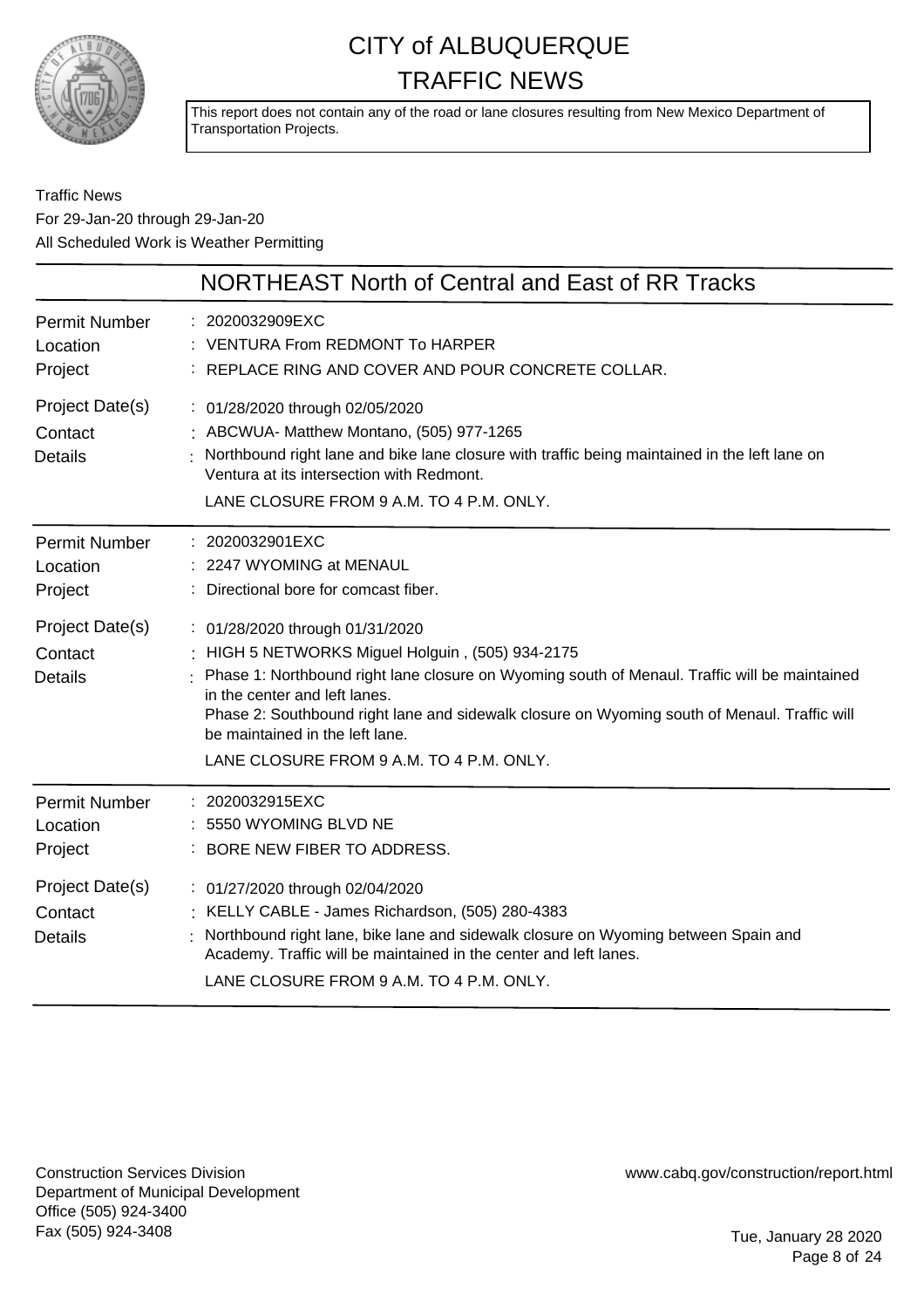

This report does not contain any of the road or lane closures resulting from New Mexico Department of Transportation Projects.

Traffic News For 29-Jan-20 through 29-Jan-20 All Scheduled Work is Weather Permitting

|                                              | NORTHWEST North of Central and West of RR Tracks                                                                                                                                                                                                                                                                                                                                                                                                                                                                                                                                                                                               |
|----------------------------------------------|------------------------------------------------------------------------------------------------------------------------------------------------------------------------------------------------------------------------------------------------------------------------------------------------------------------------------------------------------------------------------------------------------------------------------------------------------------------------------------------------------------------------------------------------------------------------------------------------------------------------------------------------|
| Permit Number<br>Location<br>Project         | : 2019030779EXC<br>12TH From MENAUL EXTENSION To MENAUL<br>: Waterline Relocation for future round-a-bout construction                                                                                                                                                                                                                                                                                                                                                                                                                                                                                                                         |
| Project Date(s)<br>Contact<br><b>Details</b> | : 09/30/2019 through 01/31/2020<br>: TLC - John Keys, (505) 769-5559<br>Construction permitted between 6AM and 10PM. Closures are continuous until construction is<br>complete<br>10/11 through 11/10: Double westbound closure on Menaul Blvd between 6th St. and 12th St.<br>East/west two-way traffic will be maintained in the eastbound lanes.<br><b>EXPECT DELAYS AND SEEK ALTERNATE ROUTE!</b><br>UPCOMING CLOSURE 11/11/19 through 1/31/20: TOTAL CLOSURE OF THE<br>INTERSECTION OF 12TH ST. AND MENAUL BLVD. SOUTHBOUND TRAFFIC WILL BE<br>DETOURED TO 4TH ST., AND NORTHBOUND TRAFFIC WILL BE DETOURED TO RIO<br><b>GRANDE BLVD.</b> |
| Permit Number<br>Location<br>Project         | : 2019032461EXC<br>2ND From CANDELARIA To 140 EASTBOUND<br>: New Construction. Directional bore. Install HDPE conduit.                                                                                                                                                                                                                                                                                                                                                                                                                                                                                                                         |
| Project Date(s)<br>Contact<br><b>Details</b> | : 01/01/2020 through 02/14/2020<br>: ADB - Brad Melton, (314) 724-2067<br>: Northbound right lane and sidewalk closure on 2nd St., between I40 and Candelaria Rd. NB<br>traffic will be reduced to one lane in 1600 ft. intervals.<br>CONSTRUCTION PERMITTED BETWEEN 7 A.M. AND 4 P.M. ONLY                                                                                                                                                                                                                                                                                                                                                    |
| <b>Permit Number</b><br>Location<br>Project  | : 2020032877EXC<br>: 4TH From CANDELARIA To GRIEGOS<br>: Mobile Fiber Pulling Operation                                                                                                                                                                                                                                                                                                                                                                                                                                                                                                                                                        |
| Project Date(s)<br>Contact<br><b>Details</b> | : 01/20/2020 through 02/15/2020<br>ADB - Brad Melton, (314) 724-2067<br>Mobile shadow truck operation on 2nd St. between Mildred and Candelaria, Candelaria<br>between 2nd St. and 4th St., 4th St. between Candelaria Rd. and Comanche, and Comanche<br>between 4th St. and Broadway.<br>Expect short term outside lane and sidewalk closures at various locations.<br>CONSTRUCTION PERMITTED BETWEEN 7 A.M. AND 7 P.M. ONLY                                                                                                                                                                                                                  |

Construction Services Division Department of Municipal Development Office (505) 924-3400 Fax (505) 924-3408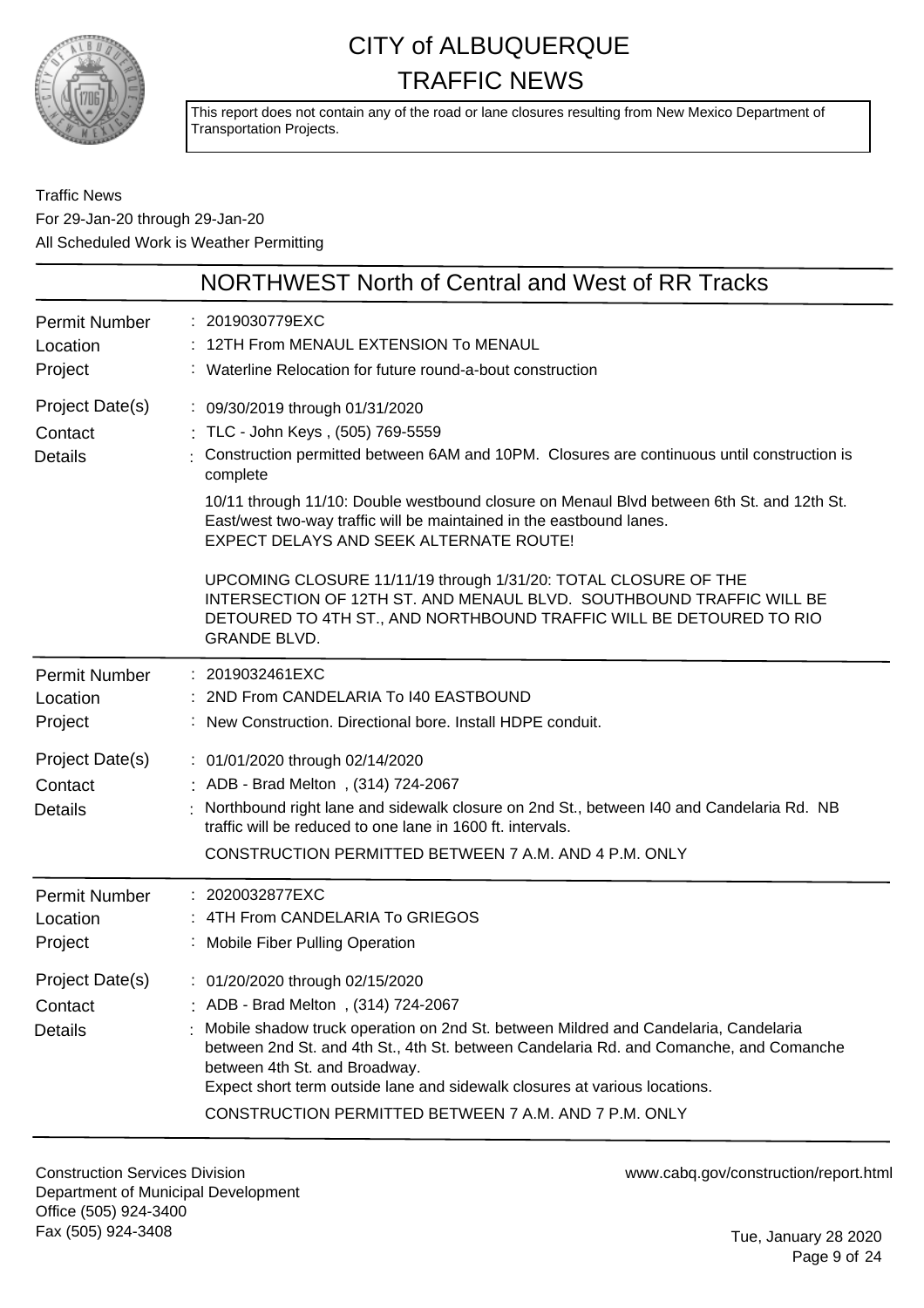

This report does not contain any of the road or lane closures resulting from New Mexico Department of Transportation Projects.

Traffic News For 29-Jan-20 through 29-Jan-20 All Scheduled Work is Weather Permitting

|                                              | NORTHWEST North of Central and West of RR Tracks                                                                                                                                                                                                                                                                                                                                                                                                                     |
|----------------------------------------------|----------------------------------------------------------------------------------------------------------------------------------------------------------------------------------------------------------------------------------------------------------------------------------------------------------------------------------------------------------------------------------------------------------------------------------------------------------------------|
| <b>Permit Number</b><br>Location<br>Project  | : 2020032949EXC<br>6TH From LOMAS To FRUIT<br>Fix concrete drive pad damaged by gas work.                                                                                                                                                                                                                                                                                                                                                                            |
| Project Date(s)<br>Contact<br><b>Details</b> | : 01/29/2020 through 02/01/2020<br>: TLC - David Grogan, (505) 389-8476<br>Southbound right lane and sidewalk closure on 6th St. south of Lomas at its intersection with<br>Fruit. Traffic will be maintained in the left lane.<br>Total closure of Fruit west of Lomas.<br>LANE CLOSURE FROM 9 A.M. TO 9 P.M. ONLY.<br>Follow detour                                                                                                                                |
| <b>Permit Number</b><br>Location<br>Project  | : 2020032934EXC<br>6TH From MOUNTAIN To SUMMER<br>REPLACE RING AND COVER AND POUR CONCRETE COLLAR.                                                                                                                                                                                                                                                                                                                                                                   |
| Project Date(s)<br>Contact<br><b>Details</b> | : 01/27/2020 through 02/03/2020<br>: ABCWUA- Matthew Montano, (505) 977-1265<br>Southbound left lane closure on 6th St. at its intersection with Rosemont. Traffic will be<br>maintained in the right lane.<br>Construction permitted between 6AM and 10PM. Closures are continuous until construction is<br>complete                                                                                                                                                |
| <b>Permit Number</b><br>Location<br>Project  | : 2020032892EXC<br>98TH From AVALON To BLUEWATER<br>: To facilitate installation of Temporary Signal Span.                                                                                                                                                                                                                                                                                                                                                           |
| Project Date(s)<br>Contact<br><b>Details</b> | : 01/27/2020 through 01/31/2020<br>: ALBUQUERQUE ASPHALT- Brian W Loughridge, (505) 991-5916<br>Phase 1 Northbound right lane and sidewalk closure on 98th St. at its intersection with<br>Bluewater.<br>Phase 2: Southbound right lane and sidewalk closure on 98th St. at its intersection with Avalon.<br>Traffic in both phases will be maintained in the left lanes.<br>Closure per phase will not be simultaneous.<br>LANE CLOSURE FROM 9 A.M. TO 4 P.M. ONLY. |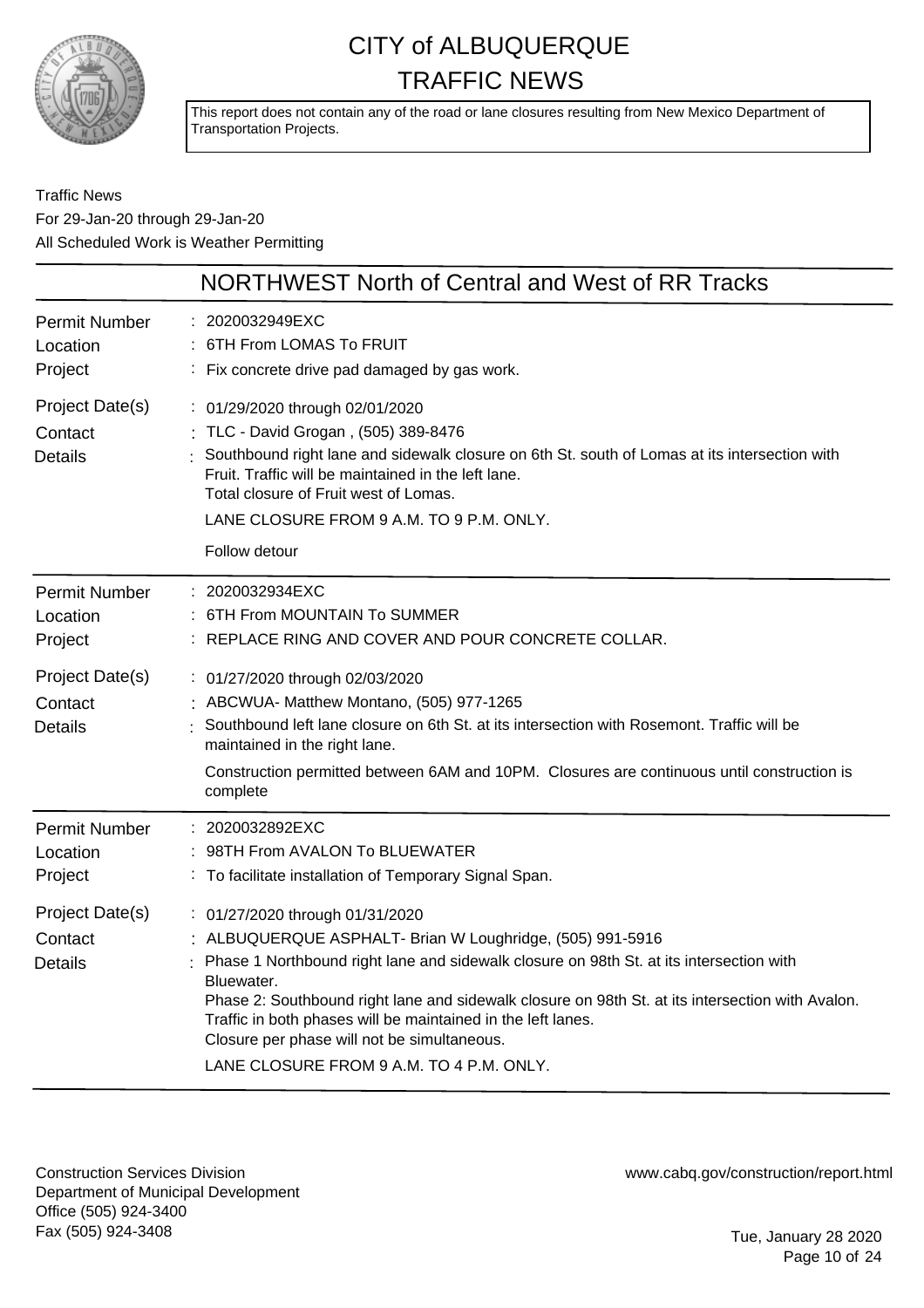

This report does not contain any of the road or lane closures resulting from New Mexico Department of Transportation Projects.

Traffic News For 29-Jan-20 through 29-Jan-20 All Scheduled Work is Weather Permitting

| NORTHWEST North of Central and West of RR Tracks                                                                                                                                                                                                                                                                                                                                                                                                                                                                                                                                                         |
|----------------------------------------------------------------------------------------------------------------------------------------------------------------------------------------------------------------------------------------------------------------------------------------------------------------------------------------------------------------------------------------------------------------------------------------------------------------------------------------------------------------------------------------------------------------------------------------------------------|
| : 2020032842EXC<br>4720 ALEXANDER BLVD NE<br>WATER AND SEWER TAPS KILL A METER CLOSURE WILL DEPEND ON WHICH ACTIVITY<br>IS BEING PERFORMED PLEASE SEE ATTACHED TCPS.<br>: 01/20/2020 through 02/07/2020<br>: RODGERS PLUMBING - Norm, (505) 243-9703<br>Phase 1: Northbound total closure with northbound traffic being maintained in the southbound<br>left lane on Alexander between Renaissance and Desert Surf Cir.<br>Phase 2: Northbound and southbound left lanes and left turn lane closure on Alexander<br>between Renaissance and Desert Surf Cir.<br>LANE CLOSURE FROM 9 A.M. TO 4 P.M. ONLY. |
| : 2020032651EXC<br>7700 CENTRAL AVE NW<br>: Unser Driveway                                                                                                                                                                                                                                                                                                                                                                                                                                                                                                                                               |
| : 01/13/2020 through 02/28/2020<br>: TLC- Mark Aragon, (505) 761-9696<br>Eastbound shoulder and sidewalk closure on Central east of Unser.<br>Construction permitted between 6AM and 10PM. Closures are continuous until construction is<br>complete                                                                                                                                                                                                                                                                                                                                                     |
| 2020032869EXC<br>3820 COMMONS AVE NE<br>: TRENCH NEW FIBER TO ADDRESS.<br>: 01/27/2020 through 01/31/2020<br>: KELLY CABLE - James Richardson, (505) 280-4383<br>: Eastbound parking lane and sidewalk closure on Commons west of Office.<br>LANE CLOSURE FROM 9 A.M. TO 4 P.M. ONLY.                                                                                                                                                                                                                                                                                                                    |
|                                                                                                                                                                                                                                                                                                                                                                                                                                                                                                                                                                                                          |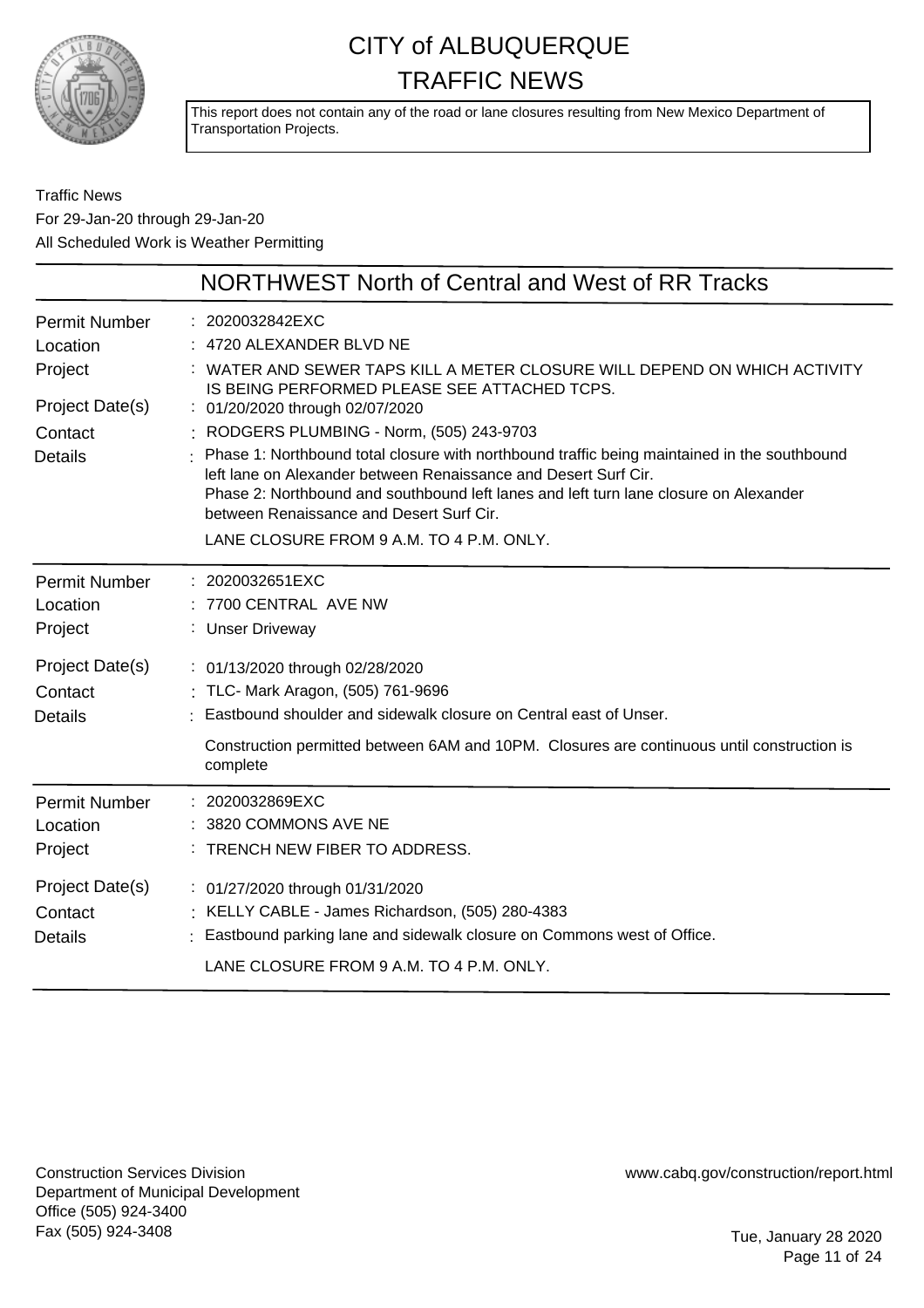

This report does not contain any of the road or lane closures resulting from New Mexico Department of Transportation Projects.

Traffic News For 29-Jan-20 through 29-Jan-20 All Scheduled Work is Weather Permitting

|                                              | NORTHWEST North of Central and West of RR Tracks                                                                                                                                                                                                                                                                                                                                                                                                                                                                                                                                                                               |
|----------------------------------------------|--------------------------------------------------------------------------------------------------------------------------------------------------------------------------------------------------------------------------------------------------------------------------------------------------------------------------------------------------------------------------------------------------------------------------------------------------------------------------------------------------------------------------------------------------------------------------------------------------------------------------------|
| <b>Permit Number</b><br>Location<br>Project  | : 2020032899EXC<br><b>EDITH From COMANCHE To EDITH</b><br>: Access to manhole in the center of the intersection.                                                                                                                                                                                                                                                                                                                                                                                                                                                                                                               |
| Project Date(s)<br>Contact<br><b>Details</b> | : 01/28/2020 through 01/29/2020<br>: CENTURY LINK - Mike Mclachlan, (505) 453-5508<br>: Eastbound and Westbound left lane and left turn lane closures on Griegos and Comanche<br>respectively west and east side of Edith.<br>Northbound left lane closure on Edith south of Comanche.<br>Southbound left turn lane closure on Edith north Comanche.<br>LANE CLOSURE FROM 9 A.M. TO 4 P.M. ONLY.                                                                                                                                                                                                                               |
| Permit Number<br>Location<br>Project         | $: 2020032761$ EXC<br><b>GOLF COURSE From LAS TERRAZAS To CALLE NORTENA</b><br><b>Bridge Deck Patching and Repairs</b>                                                                                                                                                                                                                                                                                                                                                                                                                                                                                                         |
| Project Date(s)<br>Contact<br><b>Details</b> | : 01/21/2020 through 01/31/2020<br>HASSE CONTRACTING CO- Leroy Molina, (505) 242-9226<br>: Phase 1: Northbound right lane and sidewalk closure on Golf Course between Calle Nortena<br>and Las Terrazas.<br>Phase 2: Northbound left lane on Golf Course between Calle Nortena and Las Terrazas.<br>Phase 3: Southbound right lane and sidewalk closure on Golf Course between Las Terrazas<br>and Calle Nortena.<br>Phase 4: Southbound left lane closure on Golf Course between Las Terrazas and Calle<br>Nortena.<br>Construction permitted between 6AM and 10PM. Closures are continuous until construction is<br>complete |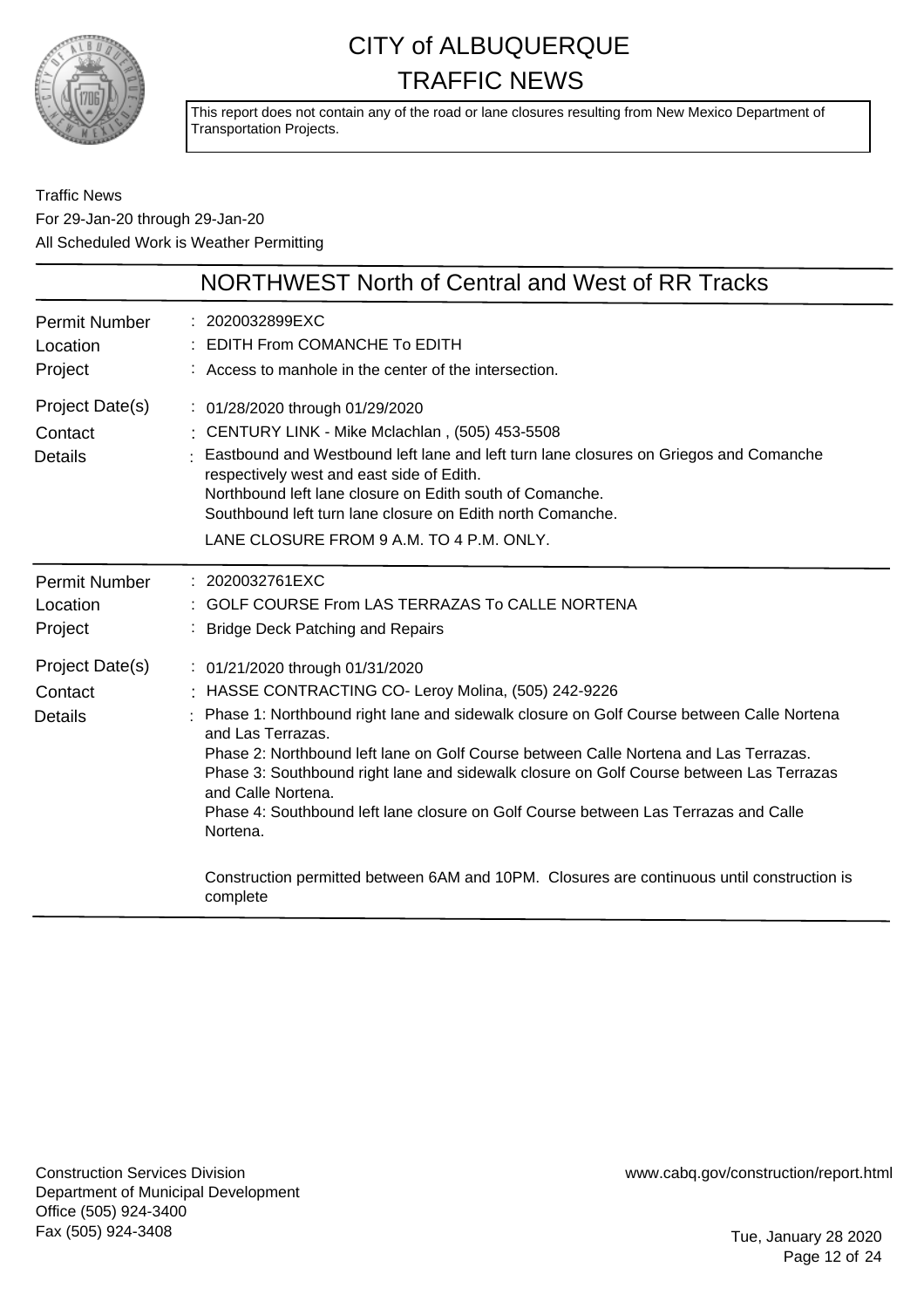

This report does not contain any of the road or lane closures resulting from New Mexico Department of Transportation Projects.

Traffic News For 29-Jan-20 through 29-Jan-20 All Scheduled Work is Weather Permitting

|                                              | NORTHWEST North of Central and West of RR Tracks                                                                                                                                                                                                                                                                                                                                                       |
|----------------------------------------------|--------------------------------------------------------------------------------------------------------------------------------------------------------------------------------------------------------------------------------------------------------------------------------------------------------------------------------------------------------------------------------------------------------|
| <b>Permit Number</b><br>Location<br>Project  | : 2019032246EXC<br>GRIEGOS and 2ND TO BELROSE<br>: Bore New Fiber to Address.                                                                                                                                                                                                                                                                                                                          |
| Project Date(s)<br>Contact<br><b>Details</b> | : 01/20/2020 through 01/31/2020<br>: KELLY CABLE - James Richardson, (505) 280-4383<br>: Phase 1: Eastbound right lane and sidewalk closure on Griegos between 2nd St. and Las<br>Hermanas.<br>Phase 2: Westbound right lane, bike lane and sidewalk closure on Griegos between Las<br>Hermanas and 2nd St.<br>Closure per phase will not be simultaneous.<br>LANE CLOSURE FROM 9 A.M. TO 4 P.M. ONLY. |
| <b>Permit Number</b><br>Location<br>Project  | : 2019031194EXC<br>: LADERA From GAVIN To UNSER<br>: Ladera Drive Improvements Phase II                                                                                                                                                                                                                                                                                                                |
| Project Date(s)<br>Contact<br><b>Details</b> | : 10/07/2019 through 03/05/2020<br>: STAR PAVING- Joseph Cruz, (505) 887-0380<br>: Phase I: East and westbound inside lane closures.<br>Phase II: Eastbound inside lane closure and westbound outside lane and sidewalk closure.<br>Construction permitted between 6AM and 10PM. Closures are continuous until construction is                                                                         |
|                                              | complete                                                                                                                                                                                                                                                                                                                                                                                               |
| <b>Permit Number</b><br>Location<br>Project  | : 2020033049EXC<br>: 616 LOMAS BLVD NW<br>: ABCWUA-WTRLN-WO#762453- 616 LOMAS BLVD NW- Service Leak                                                                                                                                                                                                                                                                                                    |
| Project Date(s)<br>Contact<br><b>Details</b> | : 01/28/2020 through 02/04/2020<br>: ABCWUA - Ron Vigil, (505) 289-3583<br>Construction permitted between 6AM and 10PM. Closures are continuous until construction is<br>complete<br>Emergency utility work. Various lanes closed and potential sidewalk closures. Seek alternate<br>route.                                                                                                            |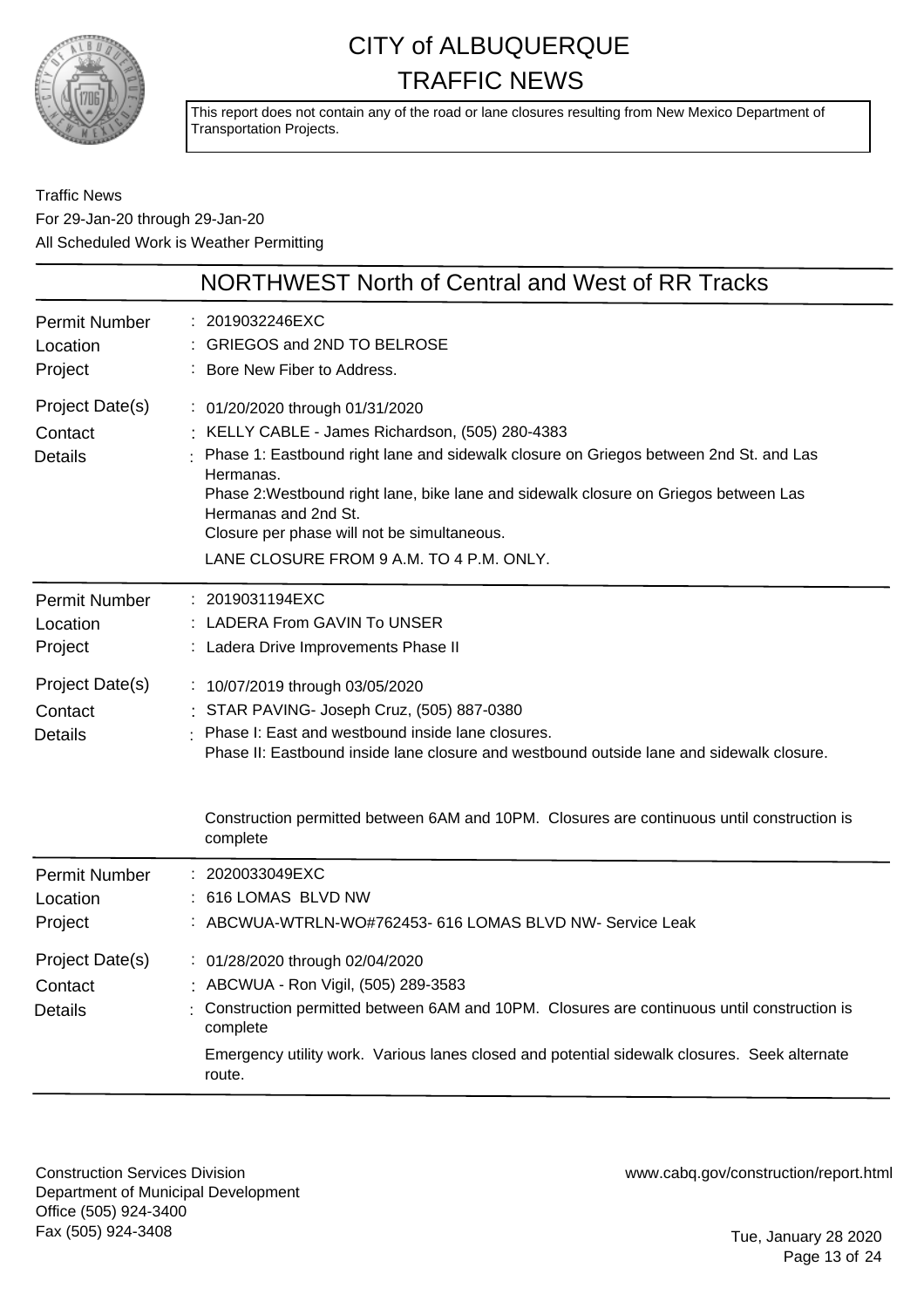

This report does not contain any of the road or lane closures resulting from New Mexico Department of Transportation Projects.

#### Traffic News For 29-Jan-20 through 29-Jan-20 All Scheduled Work is Weather Permitting

|                                              | NORTHWEST North of Central and West of RR Tracks                                                                                                                                                                                                                                                                                                                                                   |
|----------------------------------------------|----------------------------------------------------------------------------------------------------------------------------------------------------------------------------------------------------------------------------------------------------------------------------------------------------------------------------------------------------------------------------------------------------|
| Permit Number<br>Location<br>Project         | : 2020032868EXC<br>4401 MASTHEAD NE<br>: Remove and Replace Approximately 15 areas of concrete stone due to trip hazards.                                                                                                                                                                                                                                                                          |
| Project Date(s)<br>Contact<br><b>Details</b> | : 01/27/2020 through 02/10/2020<br>: BCL ENTERPRISES - Glenn Benedetto, (505) 269-7979<br>Eastbound sidewalk closure on Masthead west of Tiburon.<br>Work in the roundabout.<br>LANE CLOSURE FROM 9 A.M. TO 4 P.M. ONLY.                                                                                                                                                                           |
| <b>Permit Number</b><br>Location<br>Project  | : 2020032895EXC<br>: 4601 PARADISE BLVD NW<br>: PLACE FIBER TO CUSTOMER.                                                                                                                                                                                                                                                                                                                           |
| Project Date(s)<br>Contact<br><b>Details</b> | : 01/27/2020 through 01/31/2020<br>: Kellly Cable - Tim Stroman, (505) 362-5140<br>Southbound right turn lane and sidewalk closure on Eagle Ranch at Paradise<br>Westbound right lane and sidewalk closure on Irving west of Eagle Ranch.<br>LANE CLOSURE FROM 9 A.M. TO 4 P.M. ONLY.                                                                                                              |
| Permit Number<br>Location<br>Project         | : 2020032724EXC<br>9201 SAN MATEO From SAN DIEGO To MODESTO<br>: Bore new fiber to address.                                                                                                                                                                                                                                                                                                        |
| Project Date(s)<br>Contact<br><b>Details</b> | : 01/20/2020 through 01/31/2020<br>: KELLY CABLE - James Richardson, (505) 280-4383<br>Phase 1: Northbound right lane and sidewalk closure on San Mateo between Modesto and San<br>Diego.<br>Phase 2: Southbound right lane and sidewalk closure on San Mateo between Beverly Hills and<br>Modesto.<br>Closure per phase simultaneously not permitted.<br>LANE CLOSURE FROM 9 A.M. TO 4 P.M. ONLY. |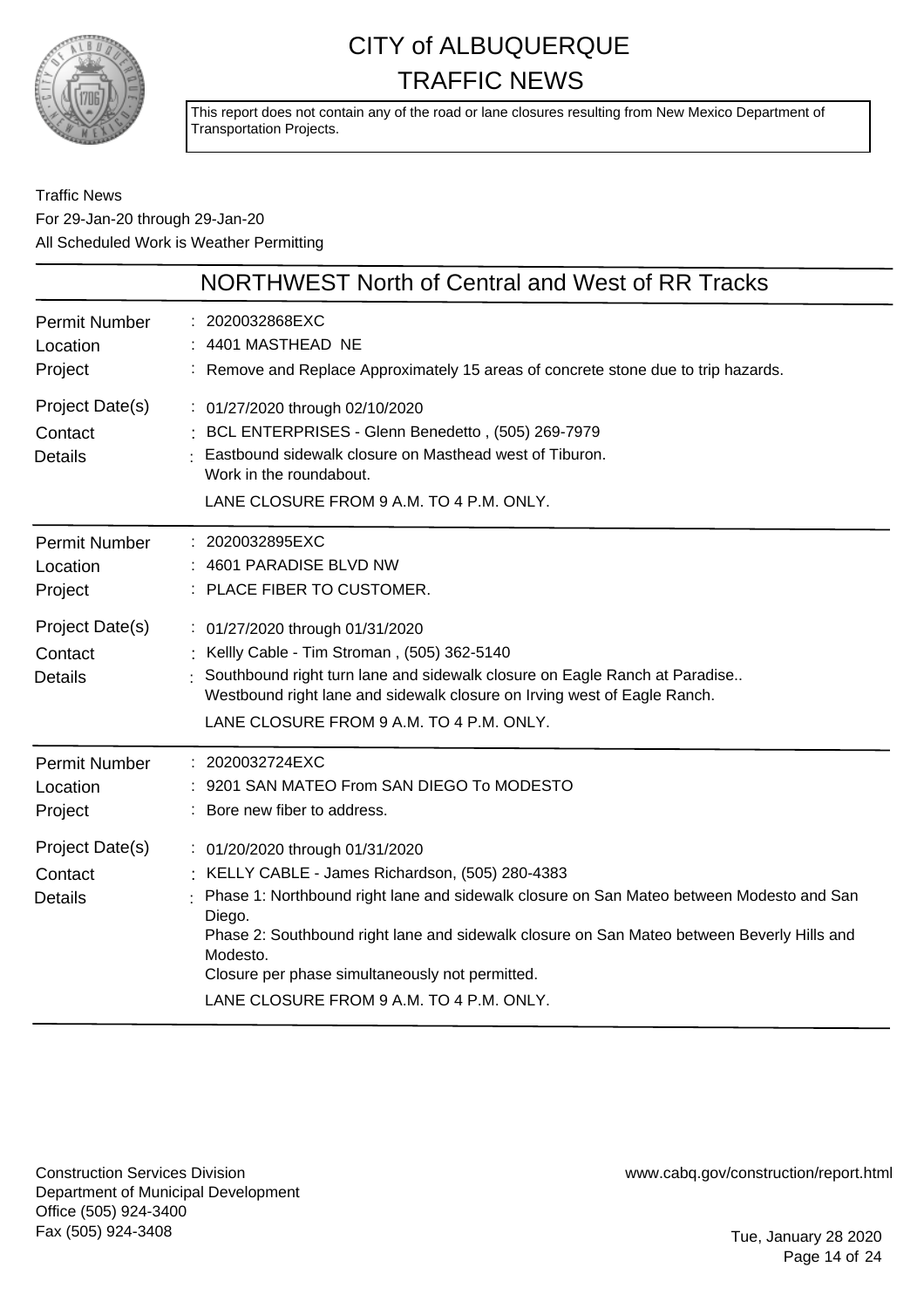

This report does not contain any of the road or lane closures resulting from New Mexico Department of Transportation Projects.

Traffic News For 29-Jan-20 through 29-Jan-20 All Scheduled Work is Weather Permitting

|                                                                                      | NORTHWEST North of Central and West of RR Tracks                                                                                                                                                                                                                              |
|--------------------------------------------------------------------------------------|-------------------------------------------------------------------------------------------------------------------------------------------------------------------------------------------------------------------------------------------------------------------------------|
| <b>Permit Number</b><br>Location<br>Project                                          | : 2020032821EXC<br>512 VERANDA RD NW<br><b>BREAKOUT</b>                                                                                                                                                                                                                       |
| Project Date(s)<br>Contact<br>Details                                                | : 01/27/2020 through 02/11/2020<br>: ABCWUA - Vincent C. Gonzales, (505) 206-2373                                                                                                                                                                                             |
| <b>Permit Number</b><br>Location<br>Project<br>Project Date(s)<br>Contact<br>Details | : 2019032476EXC<br>WESTERN TRAIL From QUAKER HEIGHTS To COORS<br>Dirt Work/Paving<br>: 01/06/2020 through 01/30/2020<br>: TLC - Cristian Mata, (505) 761-9696<br>Eastbound left turn lane closure on Western Trail west of Coors.<br>LANE CLOSURE FROM 9 A.M. TO 4 P.M. ONLY. |
| <b>Permit Number</b><br>Location<br>Project                                          | : 2019030575EXC<br>WESTERN From COORS To WESTERN<br>: Curb ramp closure at SW corner for Temp Signal                                                                                                                                                                          |
| Project Date(s)<br>Contact<br><b>Details</b>                                         | : 09/04/2019 through 01/31/2020<br>: TLC - Jason Potts, (505) 362-2947<br>Construction permitted between 6AM and 10PM. Closures are continuous until construction is<br>complete                                                                                              |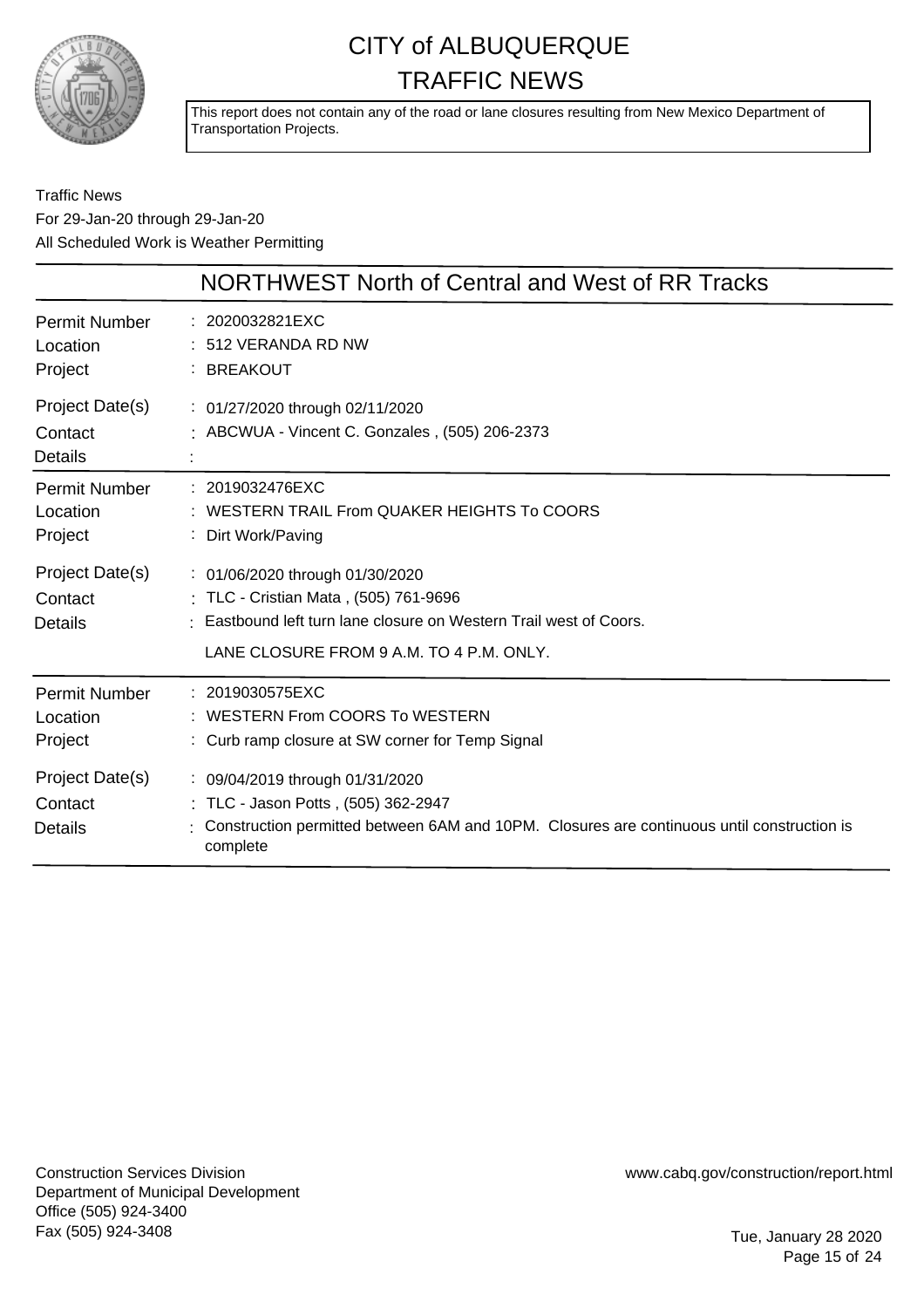

This report does not contain any of the road or lane closures resulting from New Mexico Department of Transportation Projects.

Traffic News For 29-Jan-20 through 29-Jan-20 All Scheduled Work is Weather Permitting

|                                  | <b>SOUTHEAST South of Central and East of RR Tracks</b>                                                                                       |
|----------------------------------|-----------------------------------------------------------------------------------------------------------------------------------------------|
| <b>Permit Number</b><br>Location | : 2020032683EXC<br>: EUBANK From CHICO To EUBANK                                                                                              |
| Project                          | : Remove piece of sidewalk, excavate to locate damaged conduit, repair, backfill, replace<br>concrete on sidewalk and re-feed light fixtures. |
| Project Date(s)                  | : 01/06/2020 through 02/26/2020                                                                                                               |
| Contact                          | : B&D INDUSTRIES - Felipe Varela, (505) 975-7314                                                                                              |
| <b>Details</b>                   | : Southbound right lane and sidewalk closure on Eubank south of Chico. Traffic will be<br>maintained in the center and left lanes.            |
|                                  | CONSTRUCTION PERMITTED BETWEEN 7 A.M. AND 7 P.M. ONLY                                                                                         |
| <b>Permit Number</b>             | : 2020032941EXC                                                                                                                               |
| Location                         | : EUBANK From INDIAN SCHOOL To SNOW HEIGHTS                                                                                                   |
| Project                          | : Fiber optic placement and sidewalk restoration                                                                                              |
| Project Date(s)                  | : 01/29/2020 through 02/04/2020                                                                                                               |
| Contact                          | ADB - Brad Melton, (314) 724-2067                                                                                                             |
| Details                          | Southbound right lane and sidewalk closure on Eubank Blvd north of Indian School Rd.                                                          |
|                                  | CONSTRUCTION PERMITTED BETWEEN 7 A.M. AND 7 P.M. ONLY                                                                                         |
| <b>Permit Number</b>             | $: 2019032308$ EXC                                                                                                                            |
| Location                         | : GIBSON and YALE SE                                                                                                                          |
| Project                          | : Remove Concrete and Install 1 New Power Riser - moving riser from damaged PNM Pole to<br>new PNM Pole.                                      |
| Project Date(s)                  | : 12/05/2019 through 01/30/2020                                                                                                               |
| Contact                          | : B & D- Felipe Varela, (505) 299-4464                                                                                                        |
| <b>Details</b>                   | : Eastbound sidewalk closure on Gibson west of Yale.                                                                                          |
|                                  | Construction permitted between 6AM and 10PM. Closures are continuous until construction is<br>complete                                        |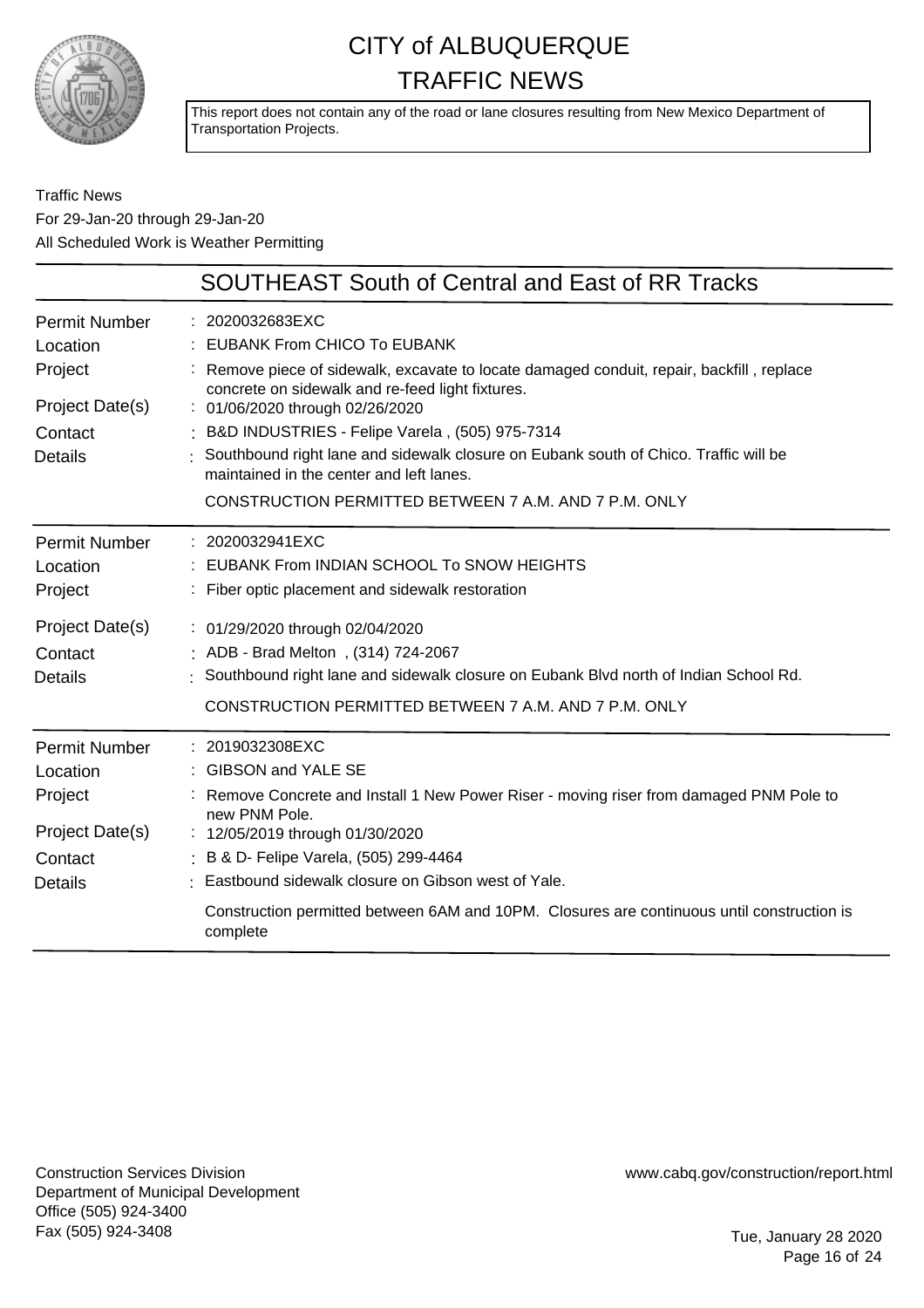

This report does not contain any of the road or lane closures resulting from New Mexico Department of Transportation Projects.

#### Traffic News For 29-Jan-20 through 29-Jan-20 All Scheduled Work is Weather Permitting

| <b>SOUTHEAST South of Central and East of RR Tracks</b>                                                                                                                                                                                                                                                                                                                                                       |
|---------------------------------------------------------------------------------------------------------------------------------------------------------------------------------------------------------------------------------------------------------------------------------------------------------------------------------------------------------------------------------------------------------------|
| : 2020032900EXC<br>INDIAN SCHOOL From HARVARD To GIRARD<br>: UG Directional Bore                                                                                                                                                                                                                                                                                                                              |
| : 01/27/2020 through 01/31/2020<br>: DEL RIO CONSTRUCTION - Karen O'Kelly, (505) 884-2088<br>: Westbound right lane, bike lane, and sidewalk closure on Indian School Rd. between Girard<br>Blvd and Harvard Dr.<br>CONSTRUCTION PERMITTED BETWEEN 7 A.M. AND 7 P.M. ONLY<br>WATCH FOR BIKES! BICYCLISTS ARE ALLOWED USE OF FULL LANE.                                                                        |
| : 2020032939EXC<br>: INDIAN SCHOOL From JEANNEDALE To INDIAN SCHOOL<br>: SPLICE EXSISTING FIBER CABLE IN CASE 460 FT TOTAL NO EXCAVATION.                                                                                                                                                                                                                                                                     |
| : 01/29/2020 through 01/31/2020<br>: CABLECOM - Eugene Gonzales, (505) 604-4101<br>: Eastbound right lane, bike lane and sidewalk closure on Indian School east of Jeannedale.<br>LANE CLOSURE FROM 9 A.M. TO 4 P.M. ONLY.                                                                                                                                                                                    |
| : 2020032951EXC<br>: INDIAN SCHOOL From CAMINO DE LA SIERRA To INDIAN SCHOOL<br>: EMERGENCY NB RESIDENTIAL LANE CLOSURE PLUS SIDEWALK                                                                                                                                                                                                                                                                         |
| : 01/22/2020 through 02/24/2020<br>: ABCWUA- Fran Smull, (505) 259-3501<br>: Emergency utility work. Various lanes closed and potential sidewalk closures. Seek alternate<br>route.<br>Northbound right lane and sidewalk closure on Camino De La Sierra at its intersection with<br>Indian School.<br>Construction permitted between 6AM and 10PM. Closures are continuous until construction is<br>complete |
|                                                                                                                                                                                                                                                                                                                                                                                                               |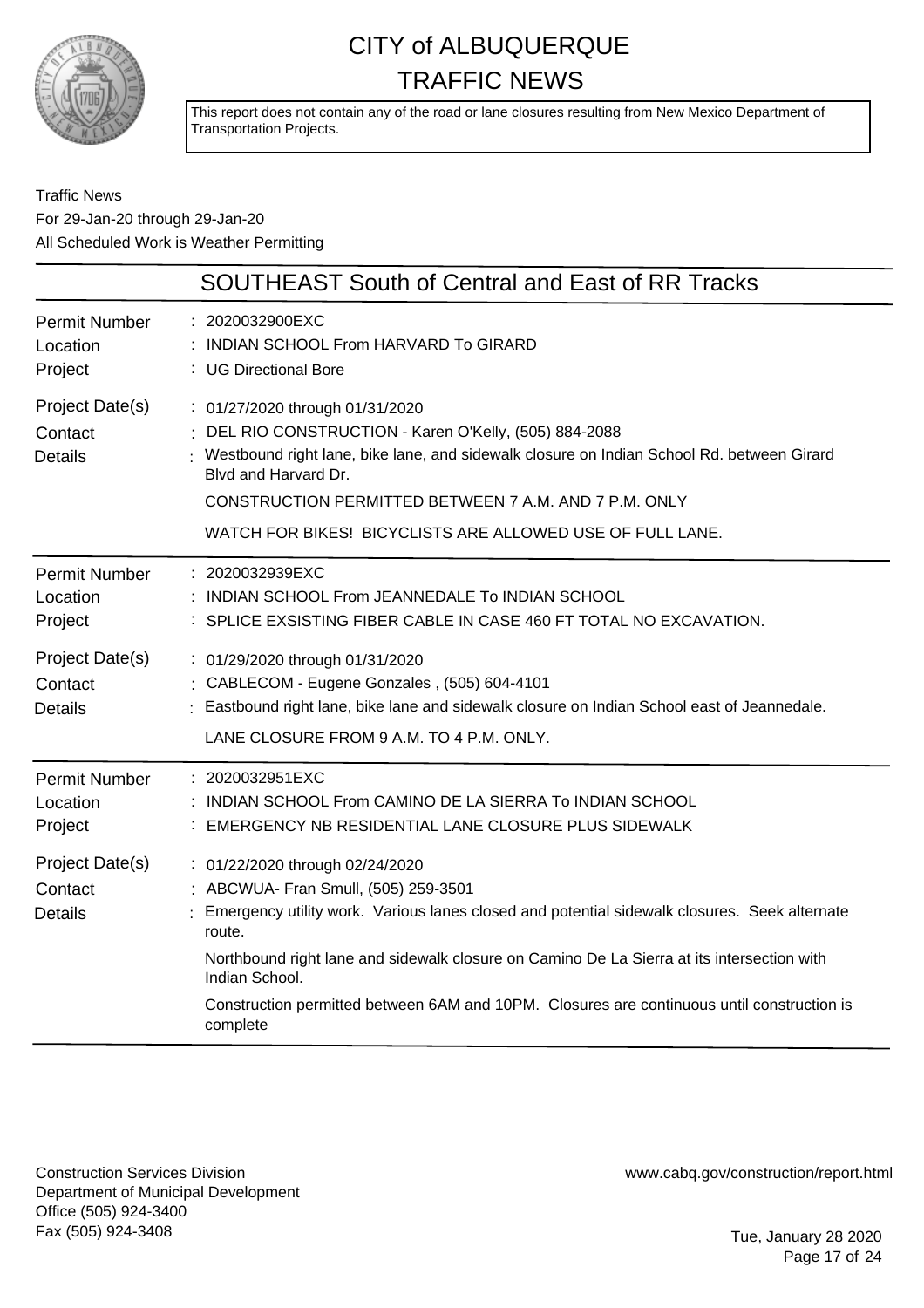

This report does not contain any of the road or lane closures resulting from New Mexico Department of Transportation Projects.

Traffic News For 29-Jan-20 through 29-Jan-20 All Scheduled Work is Weather Permitting

|                                                                                             | <b>SOUTHEAST South of Central and East of RR Tracks</b>                                                                                                                                                                                                                                                                                                                                                                                                                                                                                                                                            |
|---------------------------------------------------------------------------------------------|----------------------------------------------------------------------------------------------------------------------------------------------------------------------------------------------------------------------------------------------------------------------------------------------------------------------------------------------------------------------------------------------------------------------------------------------------------------------------------------------------------------------------------------------------------------------------------------------------|
| <b>Permit Number</b><br>Location<br>Project                                                 | : 2020032693EXC<br>MORNINGSIDE From PROSPECT To CUTLER<br>: Bore New fiber to address.                                                                                                                                                                                                                                                                                                                                                                                                                                                                                                             |
| Project Date(s)<br>Contact<br><b>Details</b>                                                | : 01/15/2020 through 01/29/2020<br>: KELLY CABLE - James Richardson, (505) 280-4383<br>: Northbound right lane closure on Morningside south of Prospect.<br>Eastbound right lane and sidewalk closure on Prospect east of Morningside.<br>Two way traffic at the intersection will be maintained by flagging operation.<br>LANE CLOSURE FROM 9 A.M. TO 4 P.M. ONLY.<br>This traffic control setup includes a flagging operation, use caution and be prepared to stop.                                                                                                                              |
| <b>Permit Number</b><br>Location<br>Project<br>Project Date(s)<br>Contact<br><b>Details</b> | $: 2019032350$ EXC<br>SAN MATEO and KATHRYN<br>: Had to cut concrete and dig pit for 1,800 and 1,500 pair damage. Emergency<br>: 12/06/2019 through 02/14/2020<br>: KELLY CABLE - James Richardson, (505) 280-4383<br>: Construction permitted between 6AM and 10PM. Closures are continuous until construction is<br>complete<br>Emergency utility work. Various lanes closed and potential sidewalk closures. Seek alternate<br>route.<br>Southbound right lane and sidewalk closure on San Mateo north and south of Kathryn.<br>Eastbound right turn lane closure on Kathryn west of San Mateo. |
| <b>Permit Number</b><br>Location<br>Project                                                 | : 2020032887EXC<br><b>SAN MATEO From HAINES To LOMAS</b><br>New Construction. Directional bore. Install HDPE conduit.                                                                                                                                                                                                                                                                                                                                                                                                                                                                              |
| Project Date(s)<br>Contact<br><b>Details</b>                                                | : 01/20/2020 through 02/10/2020<br>: ADB - Brad Melton, (314) 724-2067<br>: Southbound right lane and sidewalk closure on San Mateo Blvd between Haines Ave (I40) and<br>Lomas Blvd. Southbound traffic will be reduced to two lanes in 400 ft. intervals.<br>LANE CLOSURE FROM 9 A.M. TO 4 P.M. ONLY.                                                                                                                                                                                                                                                                                             |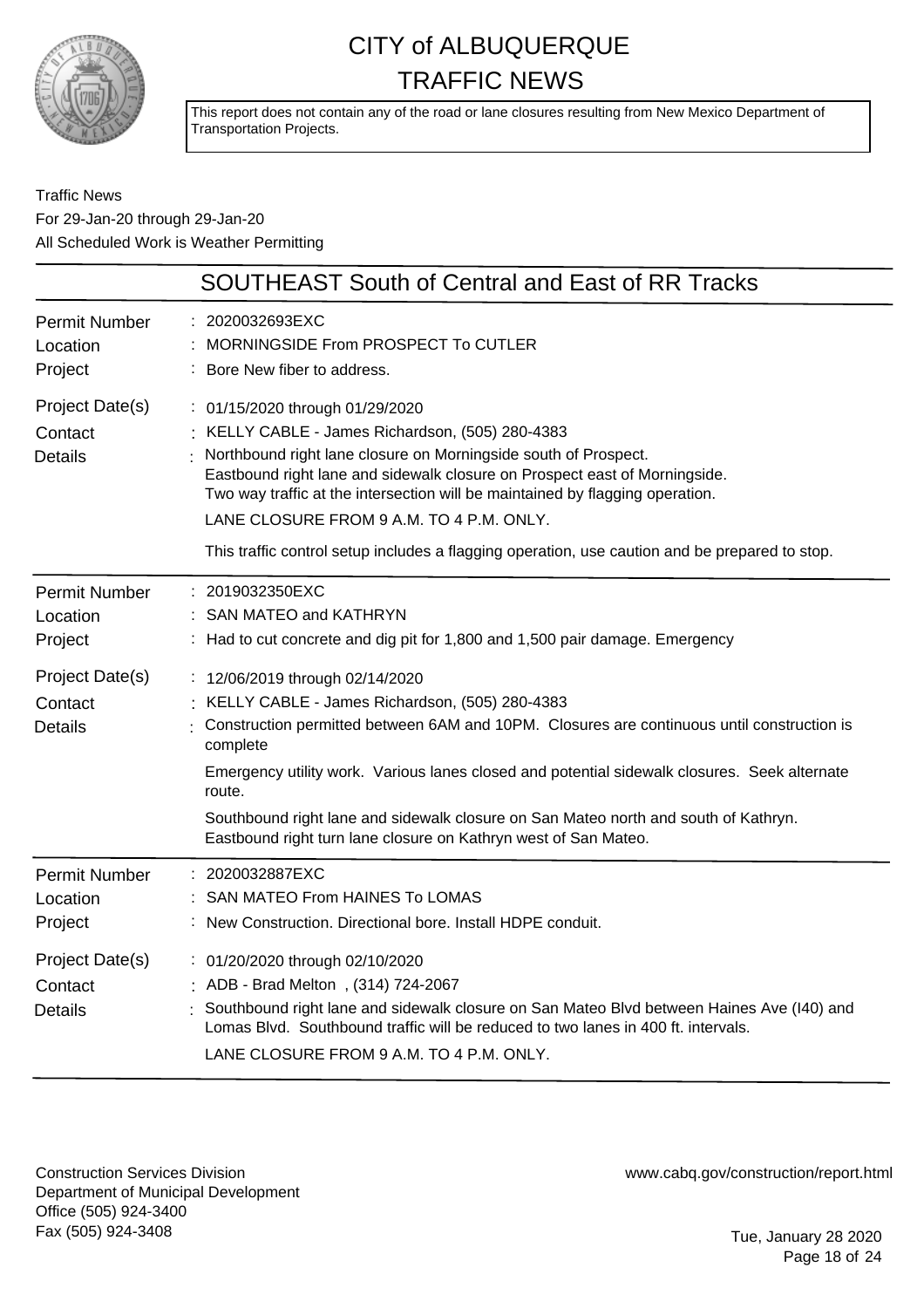

This report does not contain any of the road or lane closures resulting from New Mexico Department of Transportation Projects.

Traffic News For 29-Jan-20 through 29-Jan-20 All Scheduled Work is Weather Permitting

|                                              | SOUTHEAST South of Central and East of RR Tracks                                                                                                                                                                                                                                                                                                                                                                  |
|----------------------------------------------|-------------------------------------------------------------------------------------------------------------------------------------------------------------------------------------------------------------------------------------------------------------------------------------------------------------------------------------------------------------------------------------------------------------------|
| <b>Permit Number</b><br>Location<br>Project  | : 2019032575EXC<br>: LOUISIANA From TRUMBULLTo GIBSON<br>: New Construction. Directional bore. Install HDPE conduit.                                                                                                                                                                                                                                                                                              |
| Project Date(s)<br>Contact<br><b>Details</b> | : 01/02/2020 through 01/31/2020<br>ADB - Brad Melton, (314) 724-2067<br>Phase I: Eastbound thru lane and sidewalk closure on Trumbull Ave between Louisiana Blvd<br>and Dallas St. in two block intervals. (7AM to 7PM)<br>Phase II: Northbound right lane and sidewalk closure on Louisiana Blvd between Gibson Blvd<br>and Trumbull Ave in 1600 ft. intervals. (7AM to 4PM)                                     |
| <b>Permit Number</b><br>Location<br>Project  | $: 2020032880$ EXC<br>: WYOMING From LOMAS To TRUMBULL<br>Mobile fiber pulling operation                                                                                                                                                                                                                                                                                                                          |
| Project Date(s)<br>Contact<br>Details        | : 01/20/2020 through 02/07/2020<br>ADB - Brad Melton, (314) 724-2067<br>: Mobile fiber pulling operation on Trumbull between Eubank and Wyoming, Wyoming between<br>Trumbull and Marquette, Marquette between Wyoming and Virginia, and Virginia between<br>Marquette and Lomas.<br>Expect short term outside lane, parking lane, and sidewalk closures.<br>CONSTRUCTION PERMITTED BETWEEN 7 A.M. AND 7 P.M. ONLY |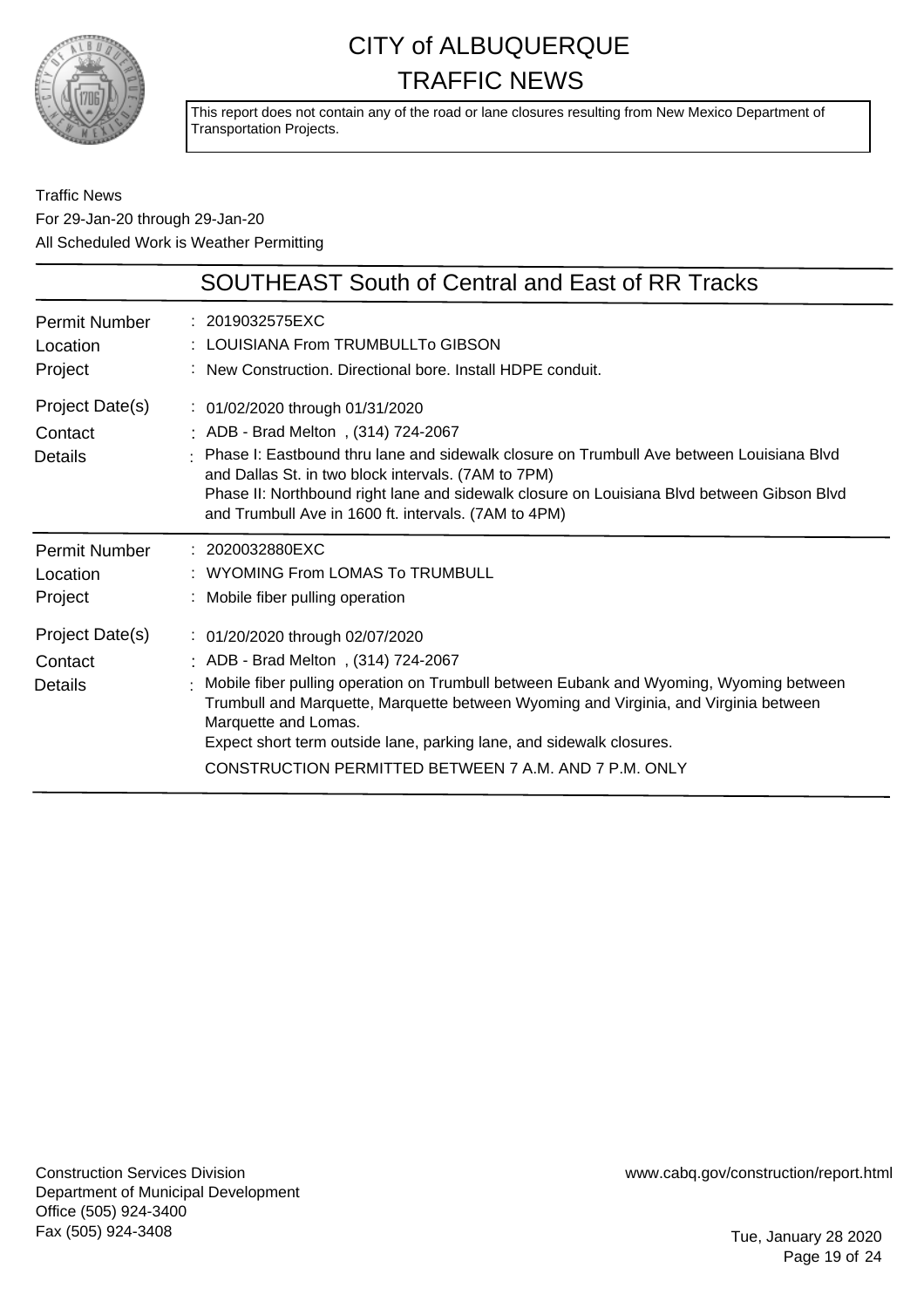

This report does not contain any of the road or lane closures resulting from New Mexico Department of Transportation Projects.

Traffic News For 29-Jan-20 through 29-Jan-20 All Scheduled Work is Weather Permitting

|                      | <b>SOUTHEAST South of Central and East of RR Tracks</b>                                                                                                                                                                                                                                                                                                                                                                                                                                                                                                                                                                                           |
|----------------------|---------------------------------------------------------------------------------------------------------------------------------------------------------------------------------------------------------------------------------------------------------------------------------------------------------------------------------------------------------------------------------------------------------------------------------------------------------------------------------------------------------------------------------------------------------------------------------------------------------------------------------------------------|
| <b>Permit Number</b> | : 2020032805EXC                                                                                                                                                                                                                                                                                                                                                                                                                                                                                                                                                                                                                                   |
| Location             | : ZUNI From WASHINGTON To JACKSON                                                                                                                                                                                                                                                                                                                                                                                                                                                                                                                                                                                                                 |
| Project              | $\therefore$ Pot hole utilities with a Vac truck.                                                                                                                                                                                                                                                                                                                                                                                                                                                                                                                                                                                                 |
| Project Date(s)      | $\therefore$ 01/22/2020 through 01/29/2020                                                                                                                                                                                                                                                                                                                                                                                                                                                                                                                                                                                                        |
| Contact              | : COBB FENDLEY- Freddie Jaramillo, (505) 918-8100                                                                                                                                                                                                                                                                                                                                                                                                                                                                                                                                                                                                 |
| <b>Details</b>       | : Phase 1: Westbound lane closure on Zuni west of Washington.<br>Phase 2: Eastbound, Westbound left turn lane closures and Eastbound left lane closure using<br>Truck Mounted Arrow Board Mobile operation on Zuni at its intersection with Jackson.<br>Phase 3: Southbound parking lane closure on Madison south of Zuni.<br>Phase 4: Southbound parking lane closure on Jefferson north of Jefferson.<br>Westbound parking lane closure on Zuni Rd west of Jefferson.<br>Phase 5: Westbound parking lane closure on Zuni Rd. west of Adams.<br>Southbound parking lane closure on Adams north Zuni.<br>LANE CLOSURE FROM 6 A.M. to 10 P.M. ONLY |
|                      |                                                                                                                                                                                                                                                                                                                                                                                                                                                                                                                                                                                                                                                   |
|                      | LANE CLOSURE FROM 9 A.M. TO 4 P.M. ONLY.                                                                                                                                                                                                                                                                                                                                                                                                                                                                                                                                                                                                          |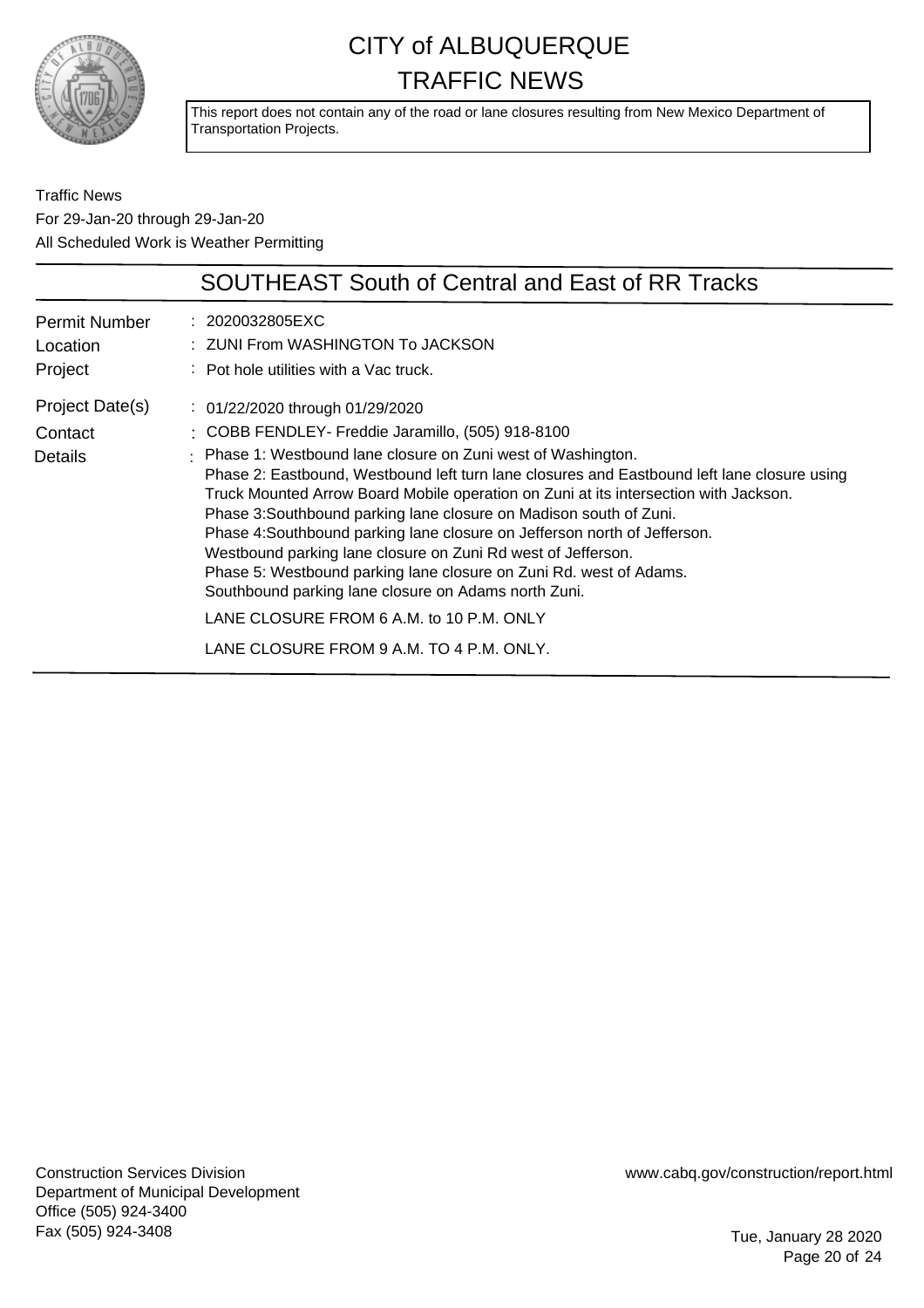

This report does not contain any of the road or lane closures resulting from New Mexico Department of Transportation Projects.

#### Traffic News For 29-Jan-20 through 29-Jan-20 All Scheduled Work is Weather Permitting

|                                                                           | SOUTHWEST South of Central and West of RR Tracks                                                                                                                                                                                                                                                                                      |
|---------------------------------------------------------------------------|---------------------------------------------------------------------------------------------------------------------------------------------------------------------------------------------------------------------------------------------------------------------------------------------------------------------------------------|
| <b>Permit Number</b><br>Location<br>Project                               | 2020032686EXC<br>2ND From MCKNIGHT To 2ND<br>: Remove and replace damaged conduit and light fixture on 2nd St.                                                                                                                                                                                                                        |
| Project Date(s)<br>Contact<br><b>Details</b>                              | : 01/06/2020 through 02/26/2020<br>: B & D- Felipe Varela, (505) 299-4464<br>Northbound left turn lane and sidewalk closure on 2nd St. north of McKnight.<br>CONSTRUCTION PERMITTED BETWEEN 7 A.M. AND 7 P.M. ONLY                                                                                                                    |
| <b>Permit Number</b><br>Location<br>Project                               | : 2020032935EXC<br>2ND From ASPEN To HANNETT<br>: Inlet Repair                                                                                                                                                                                                                                                                        |
| Project Date(s)<br>Contact<br><b>Details</b>                              | : 01/22/2020 through 02/04/2020<br>: TLC- Mark Aragon, (505) 761-9696<br>Northbound right lane and sidewalk closure on 2nd St. between Haines Ave and I40 eastbound<br>Frontage Rd. NB traffic will be reduced to one lane.<br>Construction permitted between 6AM and 10PM. Closures are continuous until construction is<br>complete |
| <b>Permit Number</b><br>Location<br>Project<br>Project Date(s)<br>Details | : 2020032839EXC<br>BELLAMAH From 20TH To BELLAMAH<br>: WORK ORDER# 631565<br>: 01/20/2020 through 01/31/2020                                                                                                                                                                                                                          |
| <b>Permit Number</b><br>Location<br>Project<br>Project Date(s)            | : 2020032711EXC<br><b>BROADWAY From GOLD To CENTRAL</b><br>: Street closure for Equipment and Material unloading<br>: 01/13/2020 through 02/07/2020                                                                                                                                                                                   |
| Contact<br><b>Details</b>                                                 | KASSAM CONST. - Matt Ferreira, (505) 415-4568<br>Southbound right lane and sidewalk closure on Broadway Blvd between Central Ave and Gold<br>Ave.<br>Construction permitted between 6AM and 10PM. Closures are continuous until construction is<br>complete                                                                           |

Construction Services Division Department of Municipal Development Office (505) 924-3400 Fax (505) 924-3408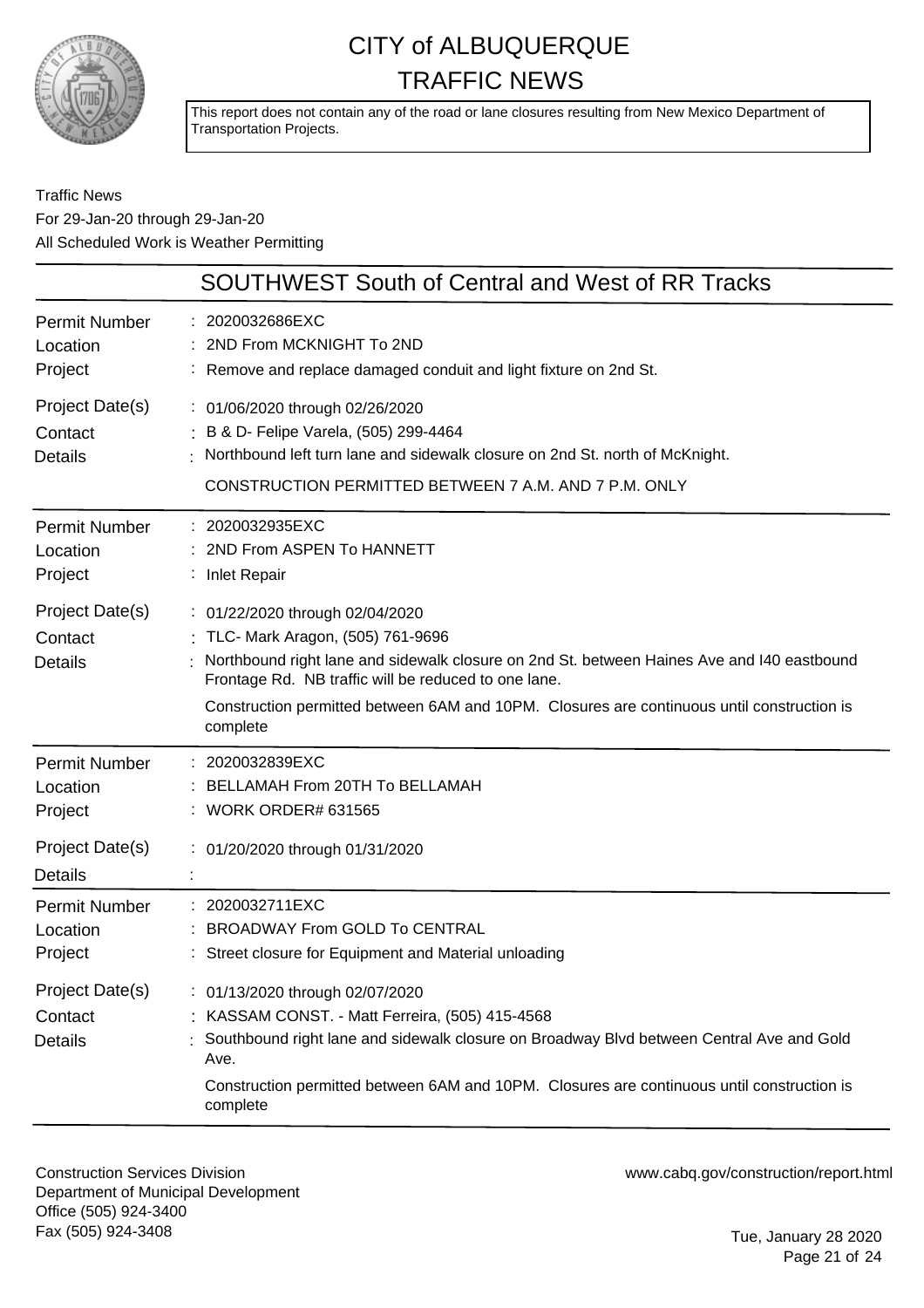

This report does not contain any of the road or lane closures resulting from New Mexico Department of Transportation Projects.

Traffic News For 29-Jan-20 through 29-Jan-20 All Scheduled Work is Weather Permitting

|                                                                                             | <b>SOUTHWEST South of Central and West of RR Tracks</b>                                                                                                                                                                                                                                                                                                                                                                                                                                                                                                                   |
|---------------------------------------------------------------------------------------------|---------------------------------------------------------------------------------------------------------------------------------------------------------------------------------------------------------------------------------------------------------------------------------------------------------------------------------------------------------------------------------------------------------------------------------------------------------------------------------------------------------------------------------------------------------------------------|
| <b>Permit Number</b><br>Location<br>Project                                                 | 2019031764SU<br><b>CENTRAL From 106TH To UNSER</b><br>: Landscape and Irrigation Installation for COA Median Project                                                                                                                                                                                                                                                                                                                                                                                                                                                      |
| Project Date(s)<br>Contact<br><b>Details</b>                                                | : 11/11/2019 through 07/08/2020<br>: LEE LANDSCAPES - Lee Scott, (505) 822-8722<br>Phase 1: Eastbound and Westbound left lane closures on Central between 106th St. and 98th<br>St.<br>Phase 2: Eastbound and Westbound left lane closures on Central between 98th St. and 86th St.<br>Phase 3: Eastbound and Westbound left lane closures on Central between 86th St. and Unser.<br>Traffic will be maintained in the right lanes in both direction in all three phases.<br>Closure per phase simultaneously not permitted.<br>LANE CLOSURE FROM 7:00 AM to 7:00 PM ONLY |
| <b>Permit Number</b><br>Location<br>Project<br>Project Date(s)<br>Contact<br><b>Details</b> | 2019032504EXC<br>GOLD From RAYNOLDS To 10TH<br>Remove Asphalt Roadway, Install New Waterline and Water Services - replace asphalt<br>roadway.<br>: 01/02/2020 through 02/03/2020<br>NM UNDERGROUND UTILITIES- Danny Montano, (505) 401-2187<br>: Total street closure on Gold between Reynolds and 10th St.<br>Construction permitted between 6AM and 10PM. Closures are continuous until construction is<br>complete<br>Follow detour                                                                                                                                    |
| <b>Permit Number</b><br>Location<br>Project<br>Project Date(s)<br>Contact<br><b>Details</b> | 2020032936EXC<br>1220 IRON AVE SW<br>: REPLACE SIDEWALK, DRIVEPAD AND ALLEY.<br>: 01/23/2020 through 02/12/2020<br>: IMM CONSTRUCTION - Ines Morales, (505) 331-1487<br>Eastbound sidewalk closure only on Iron between 13th St. and 12th St.<br>Alley closure south of Iron between 13th St. and 12th St.<br>Construction permitted between 6AM and 10PM. Closures are continuous until construction is<br>complete                                                                                                                                                      |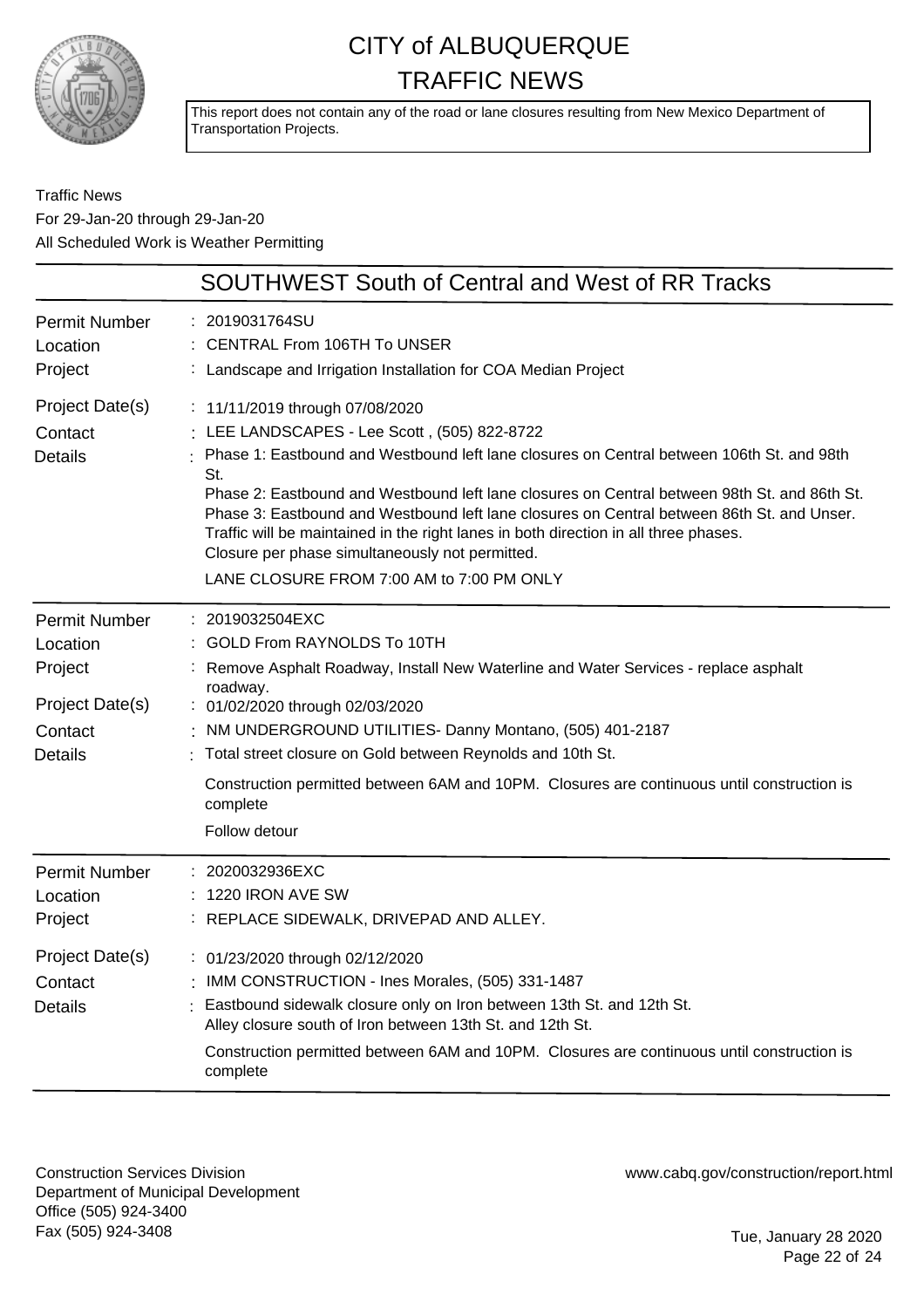

This report does not contain any of the road or lane closures resulting from New Mexico Department of Transportation Projects.

Traffic News For 29-Jan-20 through 29-Jan-20 All Scheduled Work is Weather Permitting

|                                              | <b>SOUTHWEST South of Central and West of RR Tracks</b>                                                                                                                                                                                                                                                                                                                                                                                                                                                                                                                                                                         |
|----------------------------------------------|---------------------------------------------------------------------------------------------------------------------------------------------------------------------------------------------------------------------------------------------------------------------------------------------------------------------------------------------------------------------------------------------------------------------------------------------------------------------------------------------------------------------------------------------------------------------------------------------------------------------------------|
| <b>Permit Number</b><br>Location<br>Project  | : 2020033022EXC<br>: MARTIN LUTHER KING From TIJERAS To 2ND<br>: New Construction. Directional bore. Install HDPE conduit.                                                                                                                                                                                                                                                                                                                                                                                                                                                                                                      |
| Project Date(s)<br>Contact<br><b>Details</b> | : 01/29/2020 through 02/15/2020<br>: ADB - Brad Melton, (314) 724-2067<br>: Phase I: Eastbound right lane, bike lane, and sidewalk closure on Tijeras Ave between 2nd St.<br>and Broadway Blvd.<br>Phase II: Eastbound right lane, parking lane, bike lane, and sidewalk closure on Martin Luther<br>King Jr. Ave between Broadway Blvd and Edith Blvd.<br>Phase III: Eastbound right lane, parking lane, bike lane, and sidewalk closure on Martin Luther<br>King Jr. Ave between Edith Blvd and Elm St.<br>CONSTRUCTION PERMITTED BETWEEN 7 A.M. AND 7 P.M. ONLY<br>WATCH FOR BIKES! BICYCLISTS ARE ALLOWED USE OF FULL LANE. |
| <b>Permit Number</b><br>Location<br>Project  | : 2020032858EXC<br>: MOUNTAIN From MOUNTAIN To 12TH<br>: Adjust existing manhole and valve box frame and covers to new roadway grade.                                                                                                                                                                                                                                                                                                                                                                                                                                                                                           |
| Project Date(s)<br>Contact<br><b>Details</b> | : 01/20/2020 through 01/29/2020<br>: NM UNDERGROUND UTILITIES- Danny Montano, (505) 401-2187<br>: Phase 1: Eastbound total closure on Mountain between 12th St. and Rio Grande. Closure<br>interval will be from one traffic signal to another.<br>Phase 2: Westbound total closure on Mountain between Rio Grande and 12th St. Closure<br>interval will be from one traffic signal to another.<br>LANE CLOSURE FROM 9 A.M. TO 4 P.M. ONLY.<br>Follow detour                                                                                                                                                                    |